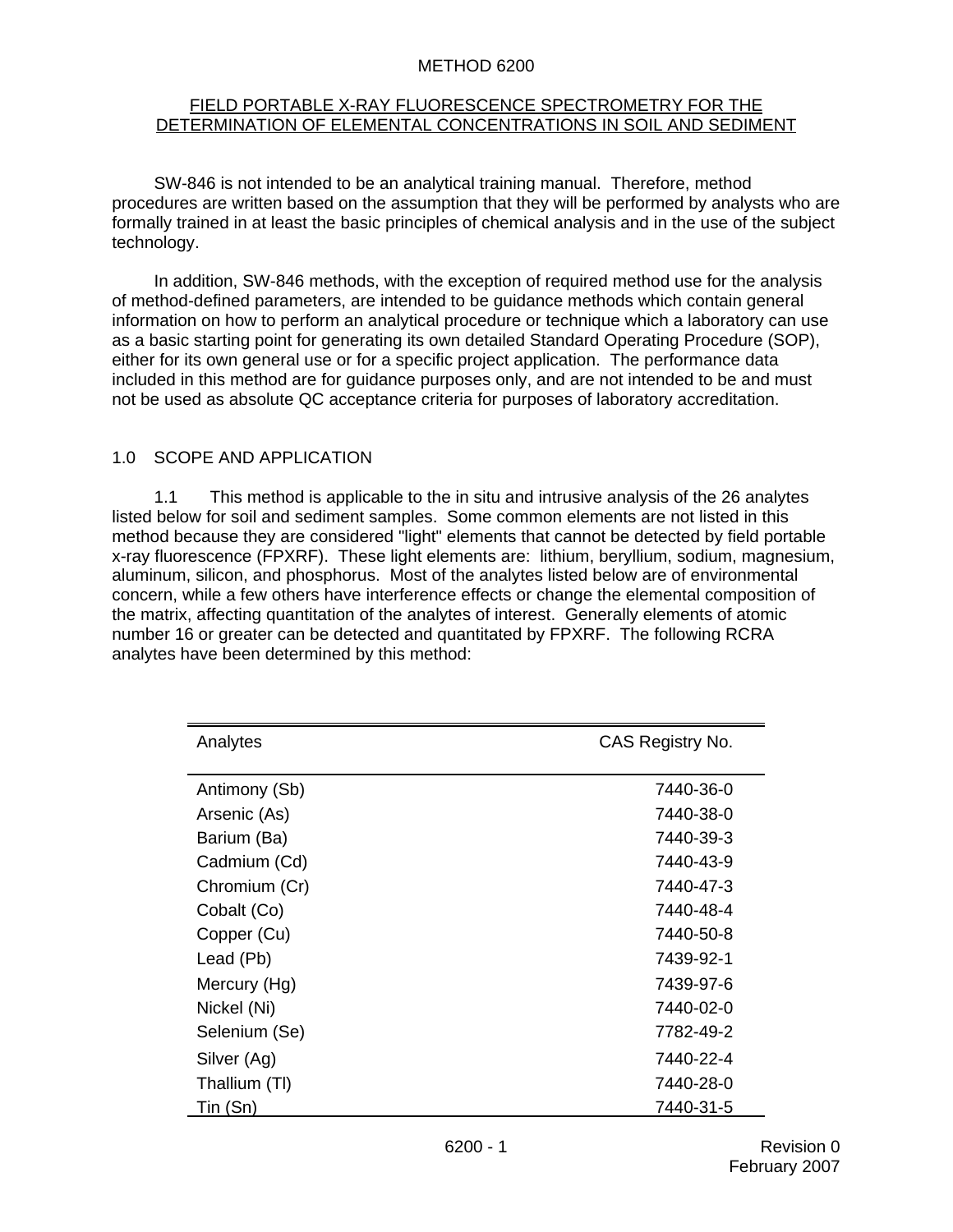| Analytes     | CAS Registry No. |
|--------------|------------------|
| Vanadium (V) | 7440-62-2        |
| Zinc(Zn)     | 7440-66-6        |

In addition, the following non-RCRA analytes have been determined by this method:

| Analytes        | CAS Registry No. |  |  |  |  |  |
|-----------------|------------------|--|--|--|--|--|
|                 |                  |  |  |  |  |  |
| Calcium (Ca)    | 7440-70-2        |  |  |  |  |  |
| Iron (Fe)       | 7439-89-6        |  |  |  |  |  |
| Manganese (Mn)  | 7439-96-5        |  |  |  |  |  |
| Molybdenum (Mo) | 7439-93-7        |  |  |  |  |  |
| Potassium (K)   | 7440-09-7        |  |  |  |  |  |
| Rubidium (Rb)   | 7440-17-7        |  |  |  |  |  |
| Strontium (Sr)  | 7440-24-6        |  |  |  |  |  |
| Thorium (Th)    | 7440-29-1        |  |  |  |  |  |
| Titanium (Ti)   | 7440-32-6        |  |  |  |  |  |
| Zirconium (Zr)  | 7440-67-7        |  |  |  |  |  |
|                 |                  |  |  |  |  |  |

1.2 This method is a screening method to be used with confirmatory analysis using other techniques (e.g., flame atomic absorption spectrometry (FLAA), graphite furnance atomic absorption spectrometry (GFAA), inductively coupled plasma-atomic emission spectrometry, (ICP-AES), or inductively coupled plasma-mass spectrometry, (ICP-MS)). This method's main strength is that it is a rapid field screening procedure. The method's lower limits of detection are typically above the toxicity characteristic regulatory level for most RCRA analytes. However, when the obtainable values for precision, accuracy, and laboratory-established sensitivity of this method meet project-specific data quality objectives (DQOs), FPXRF is a fast, powerful, cost effective technology for site characterization.

1.3 The method sensitivity or lower limit of detection depends on several factors, including the analyte of interest, the type of detector used, the type of excitation source, the strength of the excitation source, count times used to irradiate the sample, physical matrix effects, chemical matrix effects, and interelement spectral interferences. Example lower limits of detection for analytes of interest in environmental applications are shown in Table 1. These limits apply to a clean spiked matrix of quartz sand (silicon dioxide) free of interelement spectral interferences using long (100 -600 second) count times. These sensitivity values are given for guidance only and may not always be achievable, since they will vary depending on the sample matrix, which instrument is used, and operating conditions. A discussion of performance-based sensitivity is presented in Sec. 9.6.

1.4 Analysts should consult the disclaimer statement at the front of the manual and the information in Chapter Two for guidance on the intended flexibility in the choice of methods, apparatus, materials, reagents, and supplies, and on the responsibilities of the analyst for demonstrating that the techniques employed are appropriate for the analytes of interest, in the matrix of interest, and at the levels of concern.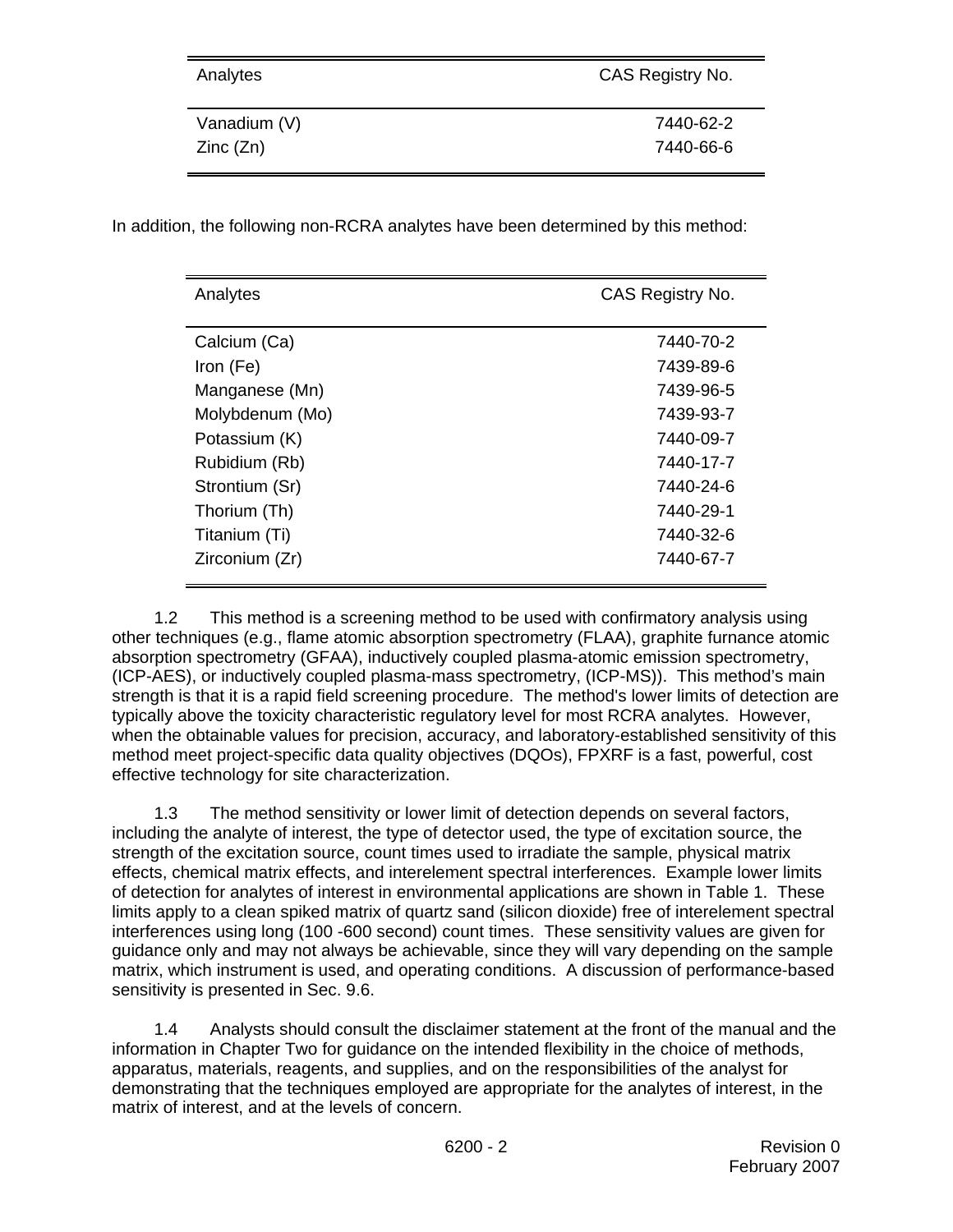In addition, analysts and data users are advised that, except where explicitly specified in a regulation, the use of SW-846 methods is *not* mandatory in response to Federal testing requirements. The information contained in this method is provided by EPA as guidance to be used by the analyst and the regulated community in making judgments necessary to generate results that meet the data quality objectives for the intended application.

1.5 Use of this method is restricted to use by, or under supervision of, personnel appropriately experienced and trained in the use and operation of an XRF instrument. Each analyst must demonstrate the ability to generate acceptable results with this method.

## 2.0 SUMMARY OF METHOD

2.1 The FPXRF technologies described in this method use either sealed radioisotope sources or x-ray tubes to irradiate samples with x-rays. When a sample is irradiated with x-rays, the source x-rays may undergo either scattering or absorption by sample atoms. This latter process is known as the photoelectric effect. When an atom absorbs the source x-rays, the incident radiation dislodges electrons from the innermost shells of the atom, creating vacancies. The electron vacancies are filled by electrons cascading in from outer electron shells. Electrons in outer shells have higher energy states than inner shell electrons, and the outer shell electrons give off energy as they cascade down into the inner shell vacancies. This rearrangement of electrons results in emission of x-rays characteristic of the given atom. The emission of x-rays, in this manner, is termed x-ray fluorescence.

Three electron shells are generally involved in emission of x-rays during FPXRF analysis of environmental samples. The three electron shells include the K, L, and M shells. A typical emission pattern, also called an emission spectrum, for a given metal has multiple intensity peaks generated from the emission of K, L, or M shell electrons. The most commonly measured x-ray emissions are from the K and L shells; only metals with an atomic number greater than 57 have measurable M shell emissions.

Each characteristic x-ray line is defined with the letter K, L, or M, which signifies which shell had the original vacancy and by a subscript alpha  $(\alpha)$ , beta  $(\beta)$ , or gamma  $(\gamma)$  etc., which indicates the higher shell from which electrons fell to fill the vacancy and produce the x-ray. For example, a  $K_{\alpha}$  line is produced by a vacancy in the K shell filled by an L shell electron, whereas a K<sub>β</sub> line is produced by a vacancy in the K shell filled by an M shell electron. The K<sub>α</sub> transition is on average 6 to 7 times more probable than the  $\mathsf{K}_\mathsf{g}$  transition; therefore, the  $\mathsf{K}_\mathsf{a}$  line is approximately 7 times more intense than the  $\mathsf{K}_\mathsf{g}$  line for a given element, making the  $\mathsf{K}_\mathsf{a}$  line the choice for quantitation purposes.

The K lines for a given element are the most energetic lines and are the preferred lines for analysis. For a given atom, the x-rays emitted from L transitions are always less energetic than those emitted from K transitions. Unlike the K lines, the main L emission lines (L<sub>α</sub> and L<sub>β</sub>) for an element are of nearly equal intensity. The choice of one or the other depends on what interfering element lines might be present. The L emission lines are useful for analyses involving elements of atomic number (Z) 58 (cerium) through 92 (uranium).

An x-ray source can excite characteristic x-rays from an element only if the source energy is greater than the absorption edge energy for the particular line group of the element, that is, the K absorption edge, L absorption edge, or M absorption edge energy. The absorption edge energy is somewhat greater than the corresponding line energy. Actually, the K absorption edge energy is approximately the sum of the K, L, and M line energies of the particular element, and the L absorption edge energy is approximately the sum of the L and M line energies. FPXRF is more sensitive to an element with an absorption edge energy close to but less than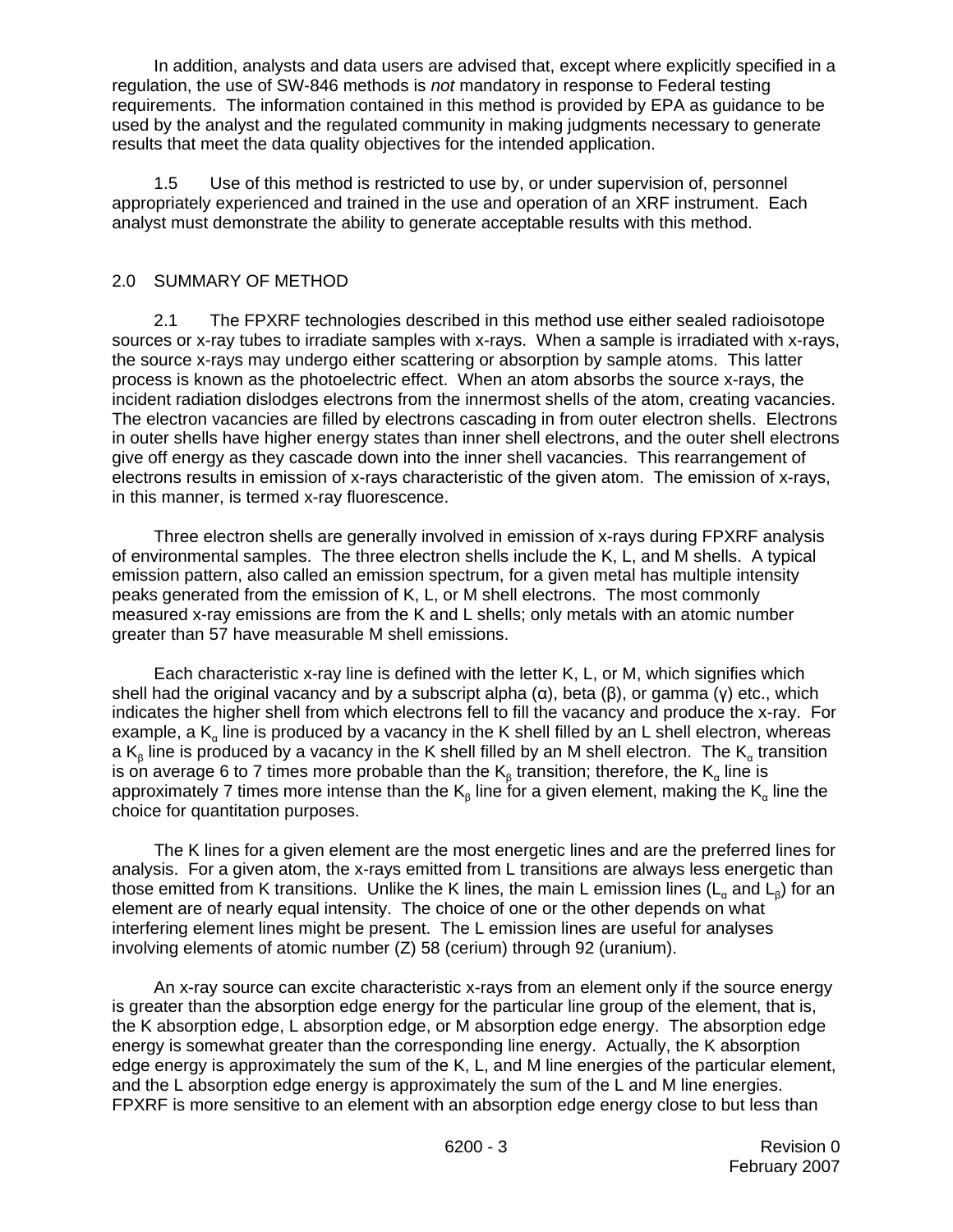the excitation energy of the source. For example, when using a cadmium-109 source, which has an excitation energy of 22.1 kiloelectron volts (keV), FPXRF would exhibit better sensitivity for zirconium which has a K line energy of 15.77 keV than to chromium, which has a K line energy of 5.41 keV.

2.2 Under this method, inorganic analytes of interest are identified and quantitated using a field portable energy-dispersive x-ray fluorescence spectrometer. Radiation from one or more radioisotope sources or an electrically excited x-ray tube is used to generate characteristic x-ray emissions from elements in a sample. Up to three sources may be used to irradiate a sample. Each source emits a specific set of primary x-rays that excite a corresponding range of elements in a sample. When more than one source can excite the element of interest, the source is selected according to its excitation efficiency for the element of interest.

For measurement, the sample is positioned in front of the probe window. This can be done in two manners using FPXRF instruments, specifically, in situ or intrusive. If operated in the in situ mode, the probe window is placed in direct contact with the soil surface to be analyzed. When an FPXRF instrument is operated in the intrusive mode, a soil or sediment sample must be collected, prepared, and placed in a sample cup. The sample cup is then placed on top of the window inside a protective cover for analysis.

Sample analysis is then initiated by exposing the sample to primary radiation from the source. Fluorescent and backscattered x-rays from the sample enter through the detector window and are converted into electric pulses in the detector. The detector in FPXRF instruments is usually either a solid-state detector or a gas-filled proportional counter. Within the detector, energies of the characteristic x-rays are converted into a train of electric pulses, the amplitudes of which are linearly proportional to the energy of the x-rays. An electronic multichannel analyzer (MCA) measures the pulse amplitudes, which is the basis of qualitative xray analysis. The number of counts at a given energy per unit of time is representative of the element concentration in a sample and is the basis for quantitative analysis. Most FPXRF instruments are menu-driven from software built into the units or from personal computers (PC).

The measurement time of each source is user-selectable. Shorter source measurement times (30 seconds) are generally used for initial screening and hot spot delineation, and longer measurement times (up to 300 seconds) are typically used to meet higher precision and accuracy requirements.

FPXRF instruments can be calibrated using the following methods: internally using fundamental parameters determined by the manufacturer, empirically based on site-specific calibration standards (SSCS), or based on Compton peak ratios. The Compton peak is produced by backscattering of the source radiation. Some FPXRF instruments can be calibrated using multiple methods.

# 3.0 DEFINITIONS

- 3.1 FPXRF -- Field portable x-ray fluorescence.
- 3.2 MCA -- Multichannel analyzer for measuring pulse amplitude.
- 3.3 SSCS -- Site-specific calibration standards.
- 3.4 FP -- Fundamental parameter.
- 3.5 ROI -- Region of interest.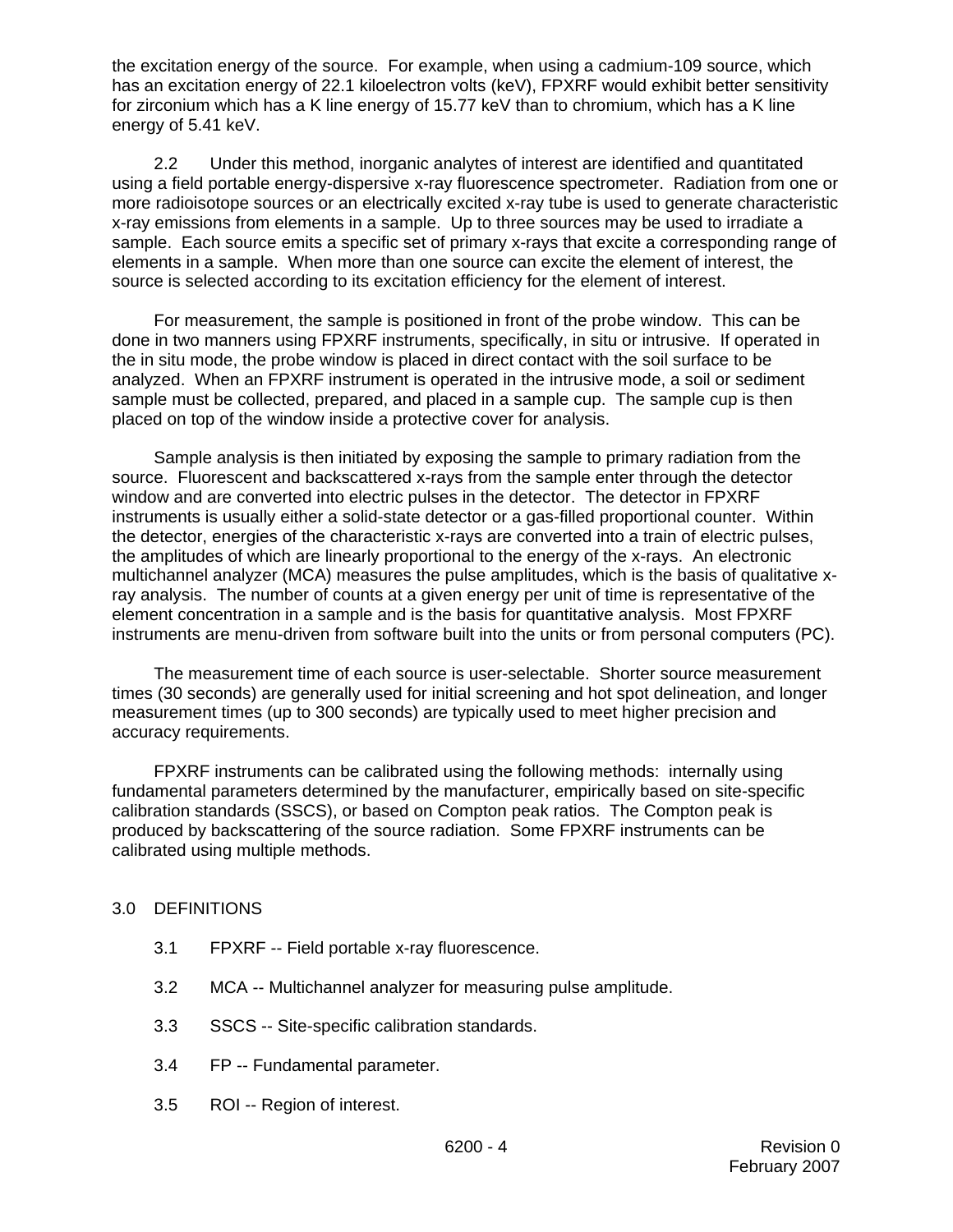3.6 SRM -- Standard reference material; a standard containing certified amounts of metals in soil or sediment.

3.7 eV -- Electron volt; a unit of energy equivalent to the amount of energy gained by an electron passing through a potential difference of one volt.

3.8 Refer to Chapter One, Chapter Three, and the manufacturer's instructions for other definitions that may be relevant to this procedure.

# 4.0 INTERFERENCES

4.1 The total method error for FPXRF analysis is defined as the square root of the sum of squares of both instrument precision and user- or application-related error. Generally, instrument precision is the least significant source of error in FPXRF analysis. User- or application-related error is generally more significant and varies with each site and method used. Some sources of interference can be minimized or controlled by the instrument operator, but others cannot. Common sources of user- or application-related error are discussed below.

4.2 Physical matrix effects result from variations in the physical character of the sample. These variations may include such parameters as particle size, uniformity, homogeneity, and surface condition. For example, if any analyte exists in the form of very fine particles in a coarser-grained matrix, the analyte's concentration measured by the FPXRF will vary depending on how fine particles are distributed within the coarser-grained matrix. If the fine particles "settle" to the bottom of the sample cup (i.e., against the cup window), the analyte concentration measurement will be higher than if the fine particles are not mixed in well and stay on top of the coarser-grained particles in the sample cup. One way to reduce such error is to grind and sieve all soil samples to a uniform particle size thus reducing sample-to-sample particle size variability. Homogeneity is always a concern when dealing with soil samples. Every effort should be made to thoroughly mix and homogenize soil samples before analysis. Field studies have shown heterogeneity of the sample generally has the largest impact on comparability with confirmatory samples.

4.3 Moisture content may affect the accuracy of analysis of soil and sediment sample analyses. When the moisture content is between 5 and 20 percent, the overall error from moisture may be minimal. However, moisture content may be a major source of error when analyzing samples of surface soil or sediment that are saturated with water. This error can be minimized by drying the samples in a convection or toaster oven. Microwave drying is not recommended because field studies have shown that microwave drying can increase variability between FPXRF data and confirmatory analysis and because metal fragments in the sample can cause arcing to occur in a microwave.

4.4 Inconsistent positioning of samples in front of the probe window is a potential source of error because the x-ray signal decreases as the distance from the radioactive source increases. This error is minimized by maintaining the same distance between the window and each sample. For the best results, the window of the probe should be in direct contact with the sample, which means that the sample should be flat and smooth to provide a good contact surface.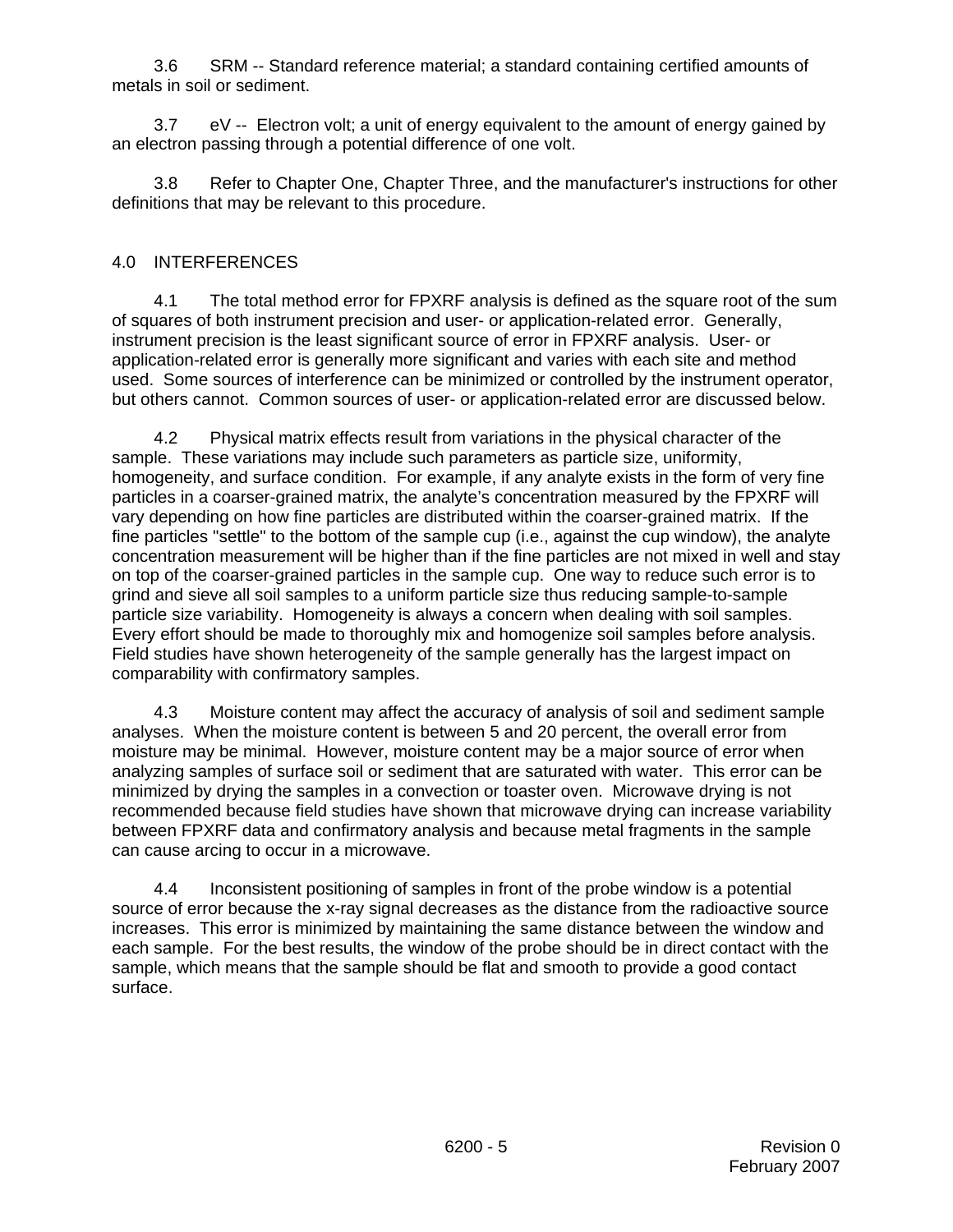4.5 Chemical matrix effects result from differences in the concentrations of interfering elements. These effects occur as either spectral interferences (peak overlaps) or as x-ray absorption and enhancement phenomena. Both effects are common in soils contaminated with heavy metals. As examples of absorption and enhancement effects; iron (Fe) tends to absorb copper (Cu) x-rays, reducing the intensity of the Cu measured by the detector, while chromium (Cr) will be enhanced at the expense of Fe because the absorption edge of Cr is slightly lower in energy than the fluorescent peak of iron. The effects can be corrected mathematically through the use of fundamental parameter (FP) coefficients. The effects also can be compensated for using SSCS, which contain all the elements present on site that can interfere with one another.

4.6 When present in a sample, certain x-ray lines from different elements can be very close in energy and, therefore, can cause interference by producing a severely overlapped spectrum. The degree to which a detector can resolve the two different peaks depends on the energy resolution of the detector. If the energy difference between the two peaks in electron volts is less than the resolution of the detector in electron volts, then the detector will not be able to fully resolve the peaks.

The most common spectrum overlaps involve the  $K<sub>g</sub>$  line of element Z-1 with the  $K<sub>g</sub>$  line of element Z. This is called the  $K_{\alpha}/K_{\beta}$  interference. Because the  $K_{\alpha}:K_{\beta}$  intensity ratio for a given element usually is about 7:1, the interfering element, Z-1, must be present at large concentrations to cause a problem. Two examples of this type of spectral interference involve the presence of large concentrations of vanadium (V) when attempting to measure Cr or the presence of large concentrations of Fe when attempting to measure cobalt (Co). The V  $K_a$  and  $K_{\beta}$  energies are 4.95 and 5.43 keV, respectively, and the Cr  $K_{\alpha}$  energy is 5.41 keV. The Fe  $K_{\alpha}$ and  $K<sub>β</sub>$  energies are 6.40 and 7.06 keV, respectively, and the Co  $K<sub>α</sub>$  energy is 6.92 keV. The difference between the V K<sub>B</sub> and Cr K<sub>α</sub> energies is 20 eV, and the difference between the Fe K<sub>B</sub> and the Co K<sub>a</sub> energies is 140 eV. The resolution of the highest-resolution detectors in FPXRF instruments is 170 eV. Therefore, large amounts of V and Fe will interfere with quantitation of Cr or Co, respectively. The presence of Fe is a frequent problem because it is often found in soils at tens of thousands of parts per million (ppm).

4.7 Other interferences can arise from K/L, K/M, and L/M line overlaps, although these overlaps are less common. Examples of such overlap involve arsenic (As) K<sub>a</sub>/lead (Pb) L<sub>a</sub> and sulfur (S) K<sub>α</sub>/Pb M<sub>α</sub>. In the As/Pb case, Pb can be measured from the Pb L<sub>β</sub> line, and As can be measured from either the As  $K_{\alpha}$  or the As  $K_{\beta}$  line; in this way the interference can be corrected. If the As  $K<sub>8</sub>$  line is used, sensitivity will be decreased by a factor of two to five times because it is a less intense line than the As  $K_a$  line. If the As  $K_a$  line is used in the presence of Pb, mathematical corrections within the instrument software can be used to subtract out the Pb interference. However, because of the limits of mathematical corrections, As concentrations cannot be efficiently calculated for samples with Pb:As ratios of 10:1 or more. This high ratio of Pb to As may result in reporting of a "nondetect" or a "less than" value (e.g., <300 ppm) for As, regardless of the actual concentration present.

No instrument can fully compensate for this interference. It is important for an operator to understand this limitation of FPXRF instruments and consult with the manufacturer of the FPXRF instrument to evaluate options to minimize this limitation. The operator's decision will be based on action levels for metals in soil established for the site, matrix effects, capabilities of the instrument, data quality objectives, and the ratio of lead to arsenic known to be present at the site. If a site is encountered that contains lead at concentrations greater than ten times the concentration of arsenic it is advisable that all critical soil samples be sent off site for confirmatory analysis using other techniques (e.g., flame atomic absorption spectrometry (FLAA), graphite furnance atomic absorption spectrometry (GFAA), inductively coupled plasma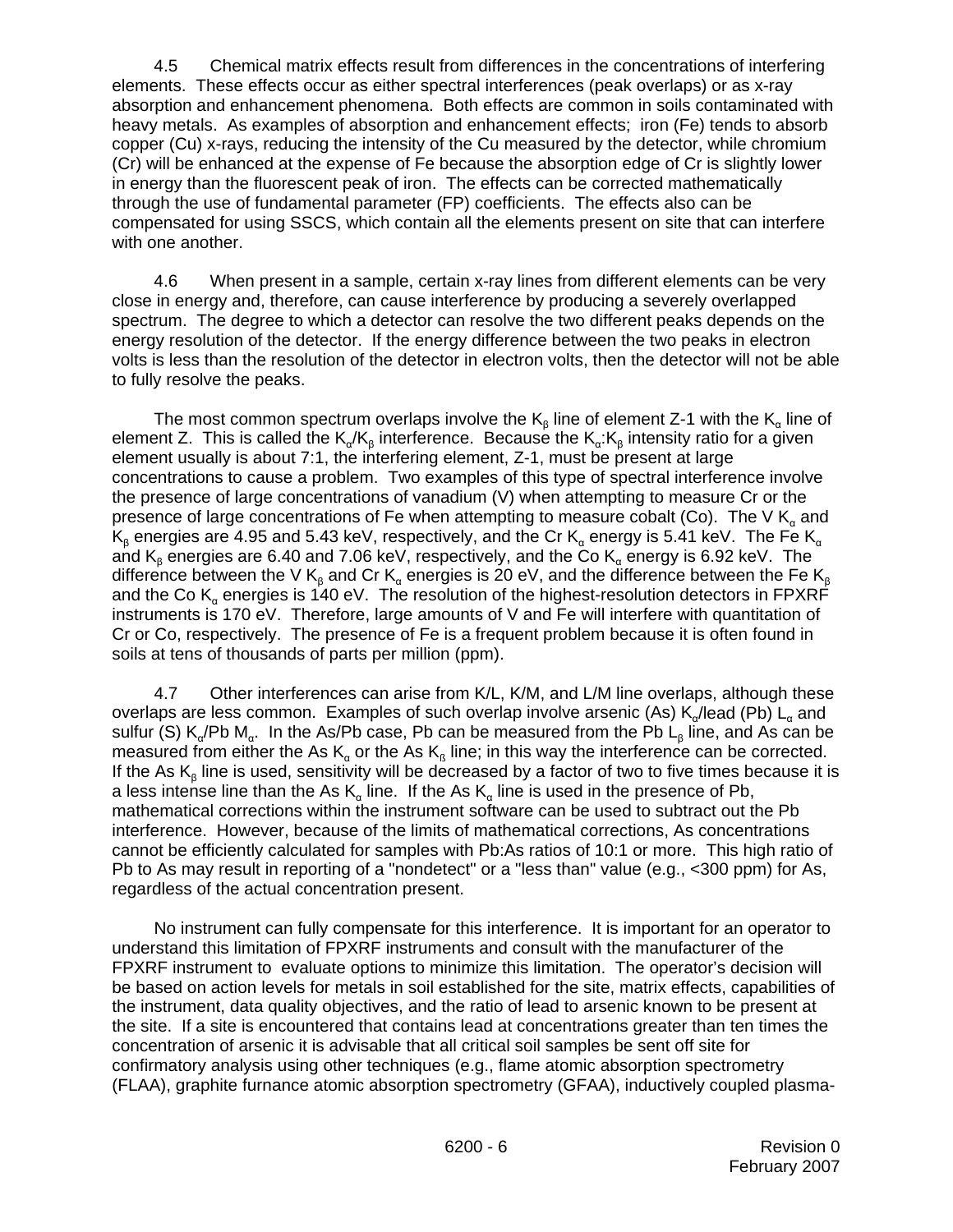atomic emission spectrometry, (ICP-AES), or inductively coupled plasma-mass spectrometry, (ICP-MS)).

4.8 If SSCS are used to calibrate an FPXRF instrument, the samples collected must be representative of the site under investigation. Representative soil sampling ensures that a sample or group of samples accurately reflects the concentrations of the contaminants of concern at a given time and location. Analytical results for representative samples reflect variations in the presence and concentration ranges of contaminants throughout a site. Variables affecting sample representativeness include differences in soil type, contaminant concentration variability, sample collection and preparation variability, and analytical variability, all of which should be minimized as much as possible.

4.9 Soil physical and chemical effects may be corrected using SSCS that have been analyzed by inductively coupled plasma (ICP) or atomic absorption (AA) methods. However, a major source of error can be introduced if these samples are not representative of the site or if the analytical error is large. Another concern is the type of digestion procedure used to prepare the soil samples for the reference analysis. Analytical results for the confirmatory method will vary depending on whether a partial digestion procedure, such as Method 3050, or a total digestion procedure, such as Method 3052, is used. It is known that depending on the nature of the soil or sediment, Method 3050 will achieve differing extraction efficiencies for different analytes of interest. The confirmatory method should meet the project-specific data quality objectives (DQOs).

XRF measures the total concentration of an element; therefore, to achieve the greatest comparability of this method with the reference method (reduced bias), a total digestion procedure should be used for sample preparation. However, in the study used to generate the performance data for this method (see Table 8), the confirmatory method used was Method 3050, and the FPXRF data compared very well with regression correlation coefficients (r often exceeding 0.95, except for barium and chromium). The critical factor is that the digestion procedure and analytical reference method used should meet the DQOs of the project and match the method used for confirmation analysis.

4.10 Ambient temperature changes can affect the gain of the amplifiers producing instrument drift. Gain or drift is primarily a function of the electronics (amplifier or preamplifier) and not the detector as most instrument detectors are cooled to a constant temperature. Most FPXRF instruments have a built-in automatic gain control. If the automatic gain control is allowed to make periodic adjustments, the instrument will compensate for the influence of temperature changes on its energy scale. If the FPXRF instrument has an automatic gain control function, the operator will not have to adjust the instrument's gain unless an error message appears. If an error message appears, the operator should follow the manufacturer's procedures for troubleshooting the problem. Often, this involves performing a new energy calibration. The performance of an energy calibration check to assess drift is a quality control measure discussed in Sec. 9.2.

If the operator is instructed by the manufacturer to manually conduct a gain check because of increasing or decreasing ambient temperature, it is standard to perform a gain check after every 10 to 20 sample measurements or once an hour whichever is more frequent. It is also suggested that a gain check be performed if the temperature fluctuates more than 10 $^{\circ}$ F. The operator should follow the manufacturer's recommendations for gain check frequency.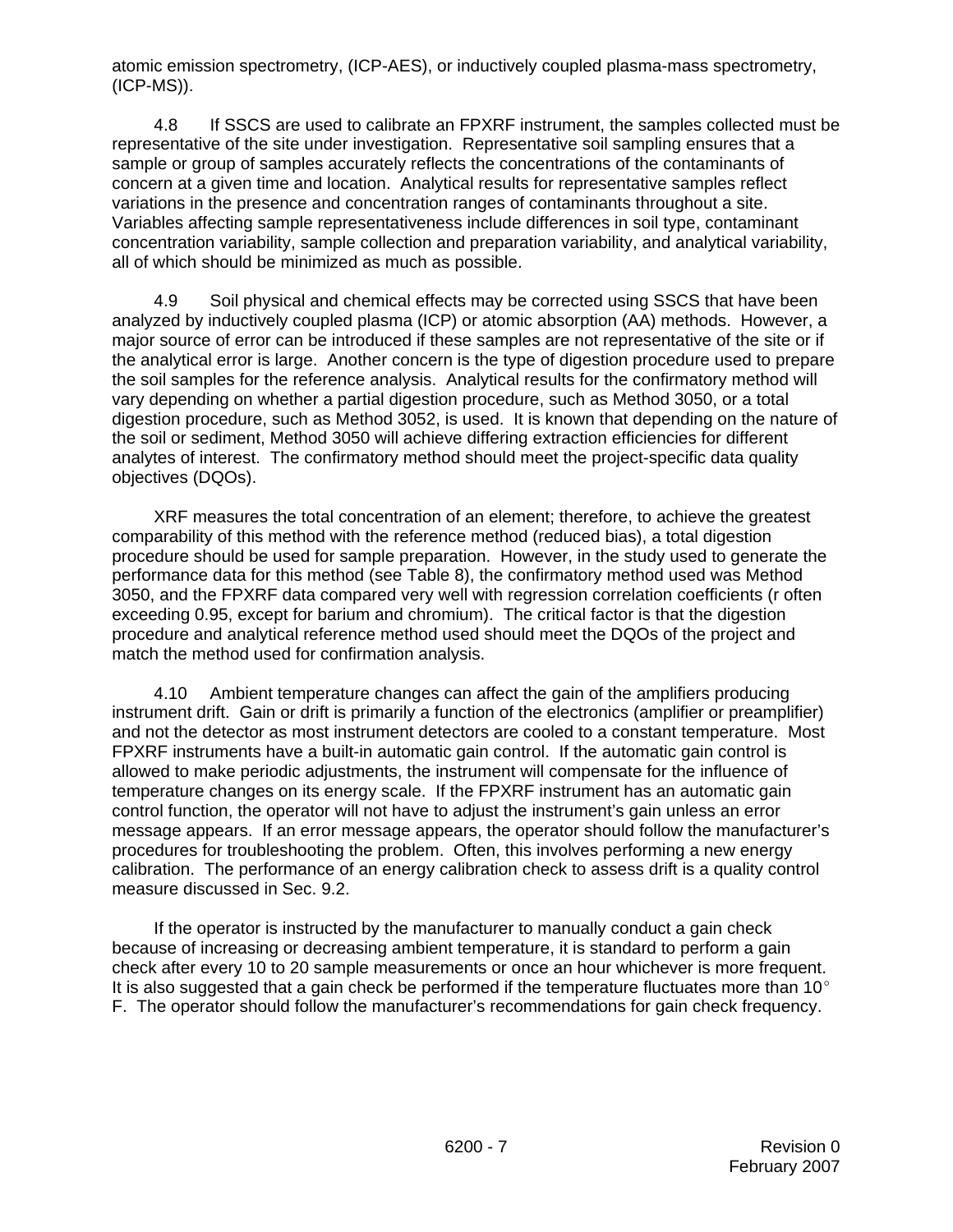### 5.0 SAFETY

5.1 This method does not address all safety issues associated with its use. The user is responsible for maintaining a safe work environment and a current awareness file of OSHA regulations regarding the safe handling of the chemicals listed in this method. A reference file of material safety data sheets (MSDSs) should be available to all personnel involved in these analyses.

NOTE: No MSDS applies directly to the radiation-producing instrument because that is covered under the Nuclear Regulatory Commission (NRC) or applicable state regulations.

5.2 Proper training for the safe operation of the instrument and radiation training should be completed by the analyst prior to analysis. Radiation safety for each specific instrument can be found in the operator's manual. Protective shielding should never be removed by the analyst or any personnel other than the manufacturer. The analyst should be aware of the local state and national regulations that pertain to the use of radiation-producing equipment and radioactive materials with which compliance is required. There should be a person appointed within the organization that is solely responsible for properly instructing all personnel, maintaining inspection records, and monitoring x-ray equipment at regular intervals.

Licenses for radioactive materials are of two types, specifically: (1) a general license which is usually initiated by the manufacturer for receiving, acquiring, owning, possessing, using, and transferring radioactive material incorporated in a device or equipment, and (2) a specific license which is issued to named persons for the operation of radioactive instruments as required by local, state, or federal agencies. A copy of the radioactive material license (for specific licenses only) and leak tests should be present with the instrument at all times and available to local and national authorities upon request.

X-ray tubes do not require radioactive material licenses or leak tests, but do require approvals and licenses which vary from state to state. In addition, fail-safe x-ray warning lights should be illuminated whenever an x-ray tube is energized. Provisions listed above concerning radiation safety regulations, shielding, training, and responsible personnel apply to x-ray tubes just as to radioactive sources. In addition, a log of the times and operating conditions should be kept whenever an x-ray tube is energized. An additional hazard present with x-ray tubes is the danger of electric shock from the high voltage supply, however, if the tube is properly positioned within the instrument, this is only a negligible risk. Any instrument (x-ray tube or radioisotope based) is capable of delivering an electric shock from the basic circuitry when the system is inappropriately opened.

5.3 Radiation monitoring equipment should be used with the handling and operation of the instrument. The operator and the surrounding environment should be monitored continually for analyst exposure to radiation. Thermal luminescent detectors (TLD) in the form of badges and rings are used to monitor operator radiation exposure. The TLDs or badges should be worn in the area of maximum exposure. The maximum permissible whole-body dose from occupational exposure is 5 Roentgen Equivalent Man (REM) per year. Possible exposure pathways for radiation to enter the body are ingestion, inhaling, and absorption. The best precaution to prevent radiation exposure is distance and shielding.

# 6.0 EQUIPMENT AND SUPPLIES

The mention of trade names or commercial products in this manual is for illustrative purposes only, and does not constitute an EPA endorsement or exclusive recommendation for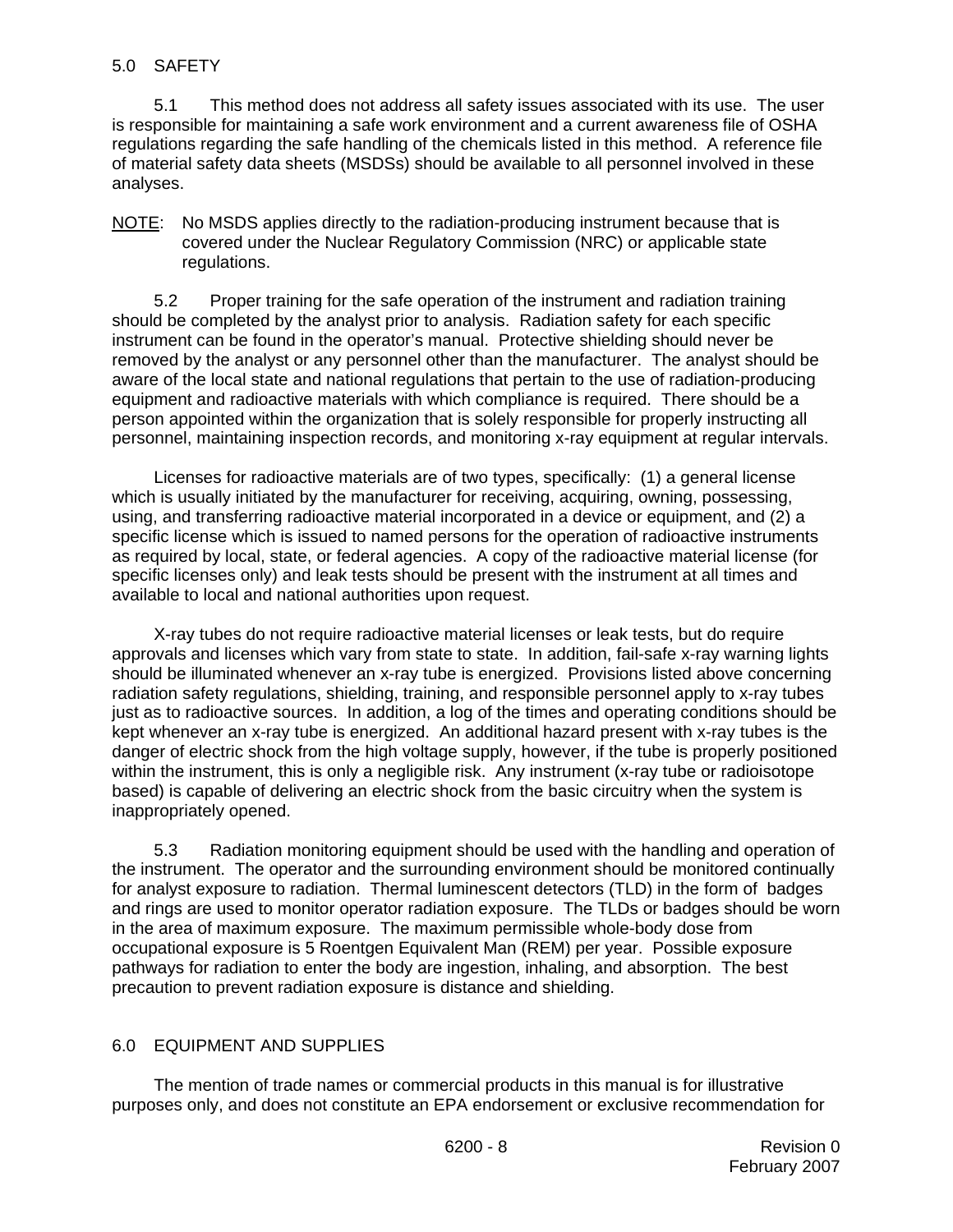use. The products and instrument settings cited in SW-846 methods represent those products and settings used during method development or subsequently evaluated by the Agency. Glassware, reagents, supplies, equipment, and settings other than those listed in this manual may be employed provided that method performance appropriate for the intended application has been demonstrated and documented.

6.1 FPXRF spectrometer -- An FPXRF spectrometer consists of four major components: (1) a source that provides x-rays; (2) a sample presentation device; (3) a detector that converts x-ray-generated photons emitted from the sample into measurable electronic signals; and (4) a data processing unit that contains an emission or fluorescence energy analyzer, such as an MCA, that processes the signals into an x-ray energy spectrum from which elemental concentrations in the sample may be calculated, and a data display and storage system. These components and additional, optional items, are discussed below.

6.1.1 Excitation sources -- FPXRF instruments use either a sealed radioisotope source or an x-ray tube to provide the excitation source. Many FPXRF instruments use sealed radioisotope sources to produce x-rays in order to irradiate samples. The FPXRF instrument may contain between one and three radioisotope sources. Common radioisotope sources used for analysis for metals in soils are iron Fe-55 ( $55$ Fe), cadmium Cd-109 ( $109$ <sup>c)</sup>Cd), americium Am-241 ( $241$ Am), and curium Cm-244 ( $244$ Cm). These sources may be contained in a probe along with a window and the detector; the probe may be connected to a data reduction and handling system by means of a flexible cable. Alternatively, the sources, window, and detector may be included in the same unit as the data reduction and handling system.

The relative strength of the radioisotope sources is measured in units of millicuries (mCi). All other components of the FPXRF system being equal, the stronger the source, the greater the sensitivity and precision of a given instrument. Radioisotope sources undergo constant decay. In fact, it is this decay process that emits the primary x-rays used to excite samples for FPXRF analysis. The decay of radioisotopes is measured in "half-lives." The half-life of a radioisotope is defined as the length of time required to reduce the radioisotopes strength or activity by half. Developers of FPXRF technologies recommend source replacement at regular intervals based on the source's half-life. This is due to the ever increasing time required for the analysis rather than a decrease in instrument performance. The characteristic x-rays emitted from each of the different sources have energies capable of exciting a certain range of analytes in a sample. Table 2 summarizes the characteristics of four common radioisotope sources.

X-ray tubes have higher radiation output, no intrinsic lifetime limit, produce constant output over their lifetime, and do not have the disposal problems of radioactive sources but are just now appearing in FPXRF instruments. An electrically-excited x-ray tube operates by bombarding an anode with electrons accelerated by a high voltage. The electrons gain an energy in electron volts equal to the accelerating voltage and can excite atomic transitions in the anode, which then produces characteristic x-rays. These characteristic x-rays are emitted through a window which contains the vacuum necessary for the electron acceleration. An important difference between x-ray tubes and radioactive sources is that the electrons which bombard the anode also produce a continuum of x-rays across a broad range of energies in addition to the characteristic x-rays. This continuum is weak compared to the characteristic x-rays but can provide substantial excitation since it covers a broad energy range. It has the undesired property of producing background in the spectrum near the analyte x-ray lines when it is scattered by the sample. For this reason a filter is often used between the x-ray tube and the sample to suppress the continuum radiation while passing the characteristic x-rays from the anode. This filter is sometimes incorporated into the window of the x-ray tube. The choice of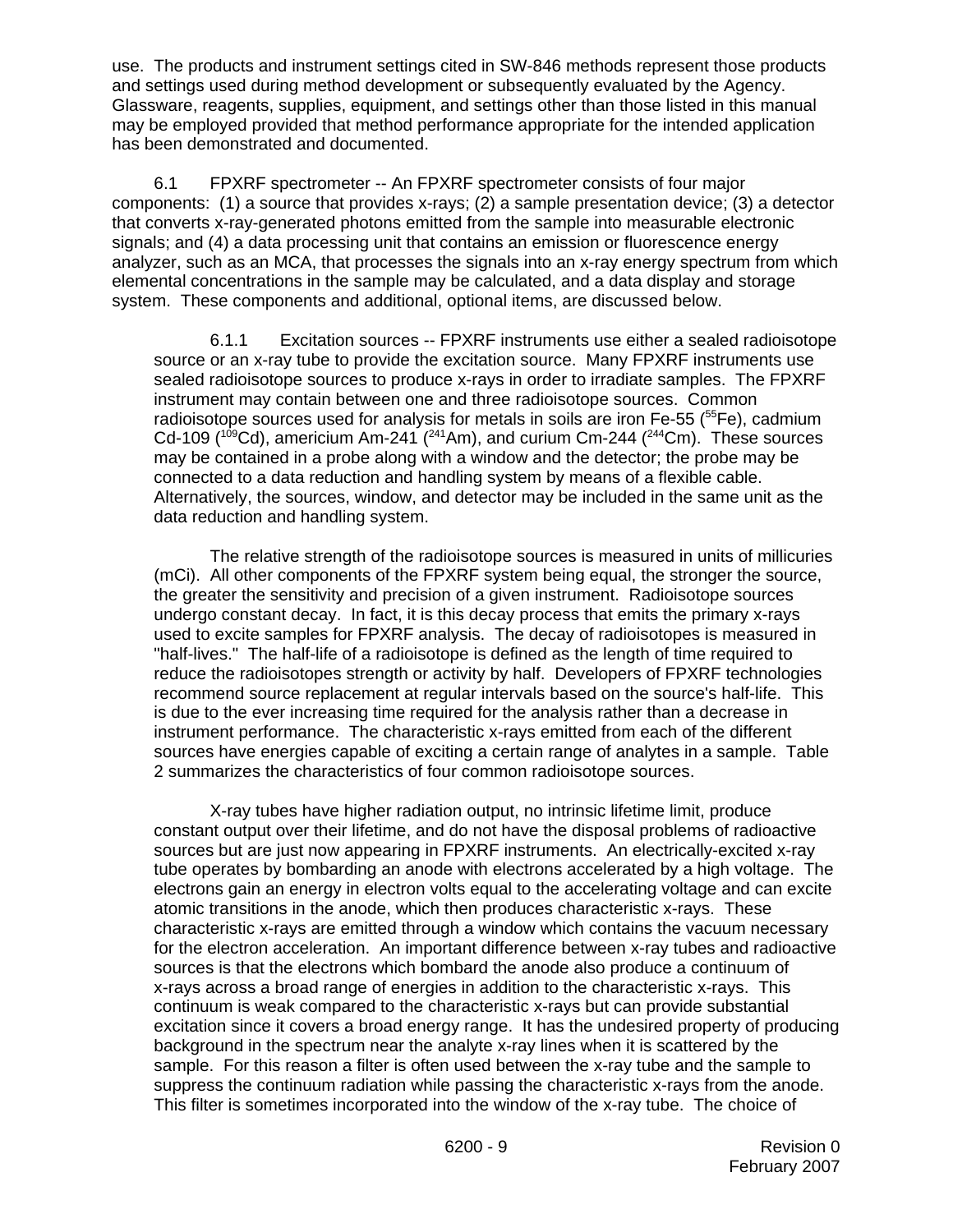accelerating voltage is governed both by the anode material, since the electrons must have sufficient energy to excite the anode, which requires a voltage greater than the absorption edge of the anode material and by the instrument's ability to cool the x-ray tube. The anode is most efficiently excited by voltages 2 to 2.5 times the edge energy (most x-rays per unit power to the tube), although voltages as low as 1.5 times the absorption edge energy will work. The characteristic x-rays emitted by the anode are capable of exciting a range of elements in the sample just as with a radioactive source. Table 3 gives the recommended operating voltages and the sample elements excited for some common anodes.

6.1.2 Sample presentation device -- FPXRF instruments can be operated in two modes: in situ and intrusive. If operated in the in situ mode, the probe window is placed in direct contact with the soil surface to be analyzed. When an FPXRF instrument is operated in the intrusive mode, a soil or sediment sample must be collected, prepared, and placed in a sample cup. For FPXRF instruments operated in the intrusive mode, the probe may be rotated so that the window faces either upward or downward. A protective sample cover is placed over the window, and the sample cup is placed on top of the window inside the protective sample cover for analysis.

6.1.3 Detectors -- The detectors in the FPXRF instruments can be either solidstate detectors or gas-filled, proportional counter detectors. Common solid-state detectors include mercuric iodide (HgI<sub>2</sub>), silicon pin diode and lithium-drifted silicon Si(Li). The HgI<sub>2</sub> detector is operated at a moderately subambient temperature controlled by a low power thermoelectric cooler. The silicon pin diode detector also is cooled via the thermoelectric Peltier effect. The Si(Li) detector must be cooled to at least -90  $^{\circ}$ C either with liquid nitrogen or by thermoelectric cooling via the Peltier effect. Instruments with a Si(Li) detector have an internal liquid nitrogen dewar with a capacity of 0.5 to 1.0 L. Proportional counter detectors are rugged and lightweight, which are important features of a field portable detector. However, the resolution of a proportional counter detector is not as good as that of a solid-state detector. The energy resolution of a detector for characteristic x-rays is usually expressed in terms of full width at half-maximum (FWHM) height of the manganese  $K_{\alpha}$  peak at 5.89 keV. The typical resolutions of the above mentioned detectors are as follows:  $Hgl<sub>2</sub>-270$  eV; silicon pin diode-250 eV; Si(Li)–170 eV; and gas-filled, proportional counter-750 eV.

During operation of a solid-state detector, an x-ray photon strikes a biased, solidstate crystal and loses energy in the crystal by producing electron-hole pairs. The electric charge produced is collected and provides a current pulse that is directly proportional to the energy of the x-ray photon absorbed by the crystal of the detector. A gas-filled, proportional counter detector is an ionization chamber filled with a mixture of noble and other gases. An x-ray photon entering the chamber ionizes the gas atoms. The electric charge produced is collected and provides an electric signal that is directly proportional to the energy of the x-ray photon absorbed by the gas in the detector.

6.1.4 Data processing units -- The key component in the data processing unit of an FPXRF instrument is the MCA. The MCA receives pulses from the detector and sorts them by their amplitudes (energy level). The MCA counts pulses per second to determine the height of the peak in a spectrum, which is indicative of the target analyte's concentration. The spectrum of element peaks are built on the MCA. The MCAs in FPXRF instruments have from 256 to 2,048 channels. The concentrations of target analytes are usually shown in ppm on a liquid crystal display (LCD) in the instrument. FPXRF instruments can store both spectra and from 3,000 to 5,000 sets of numerical analytical results. Most FPXRF instruments are menu-driven from software built into the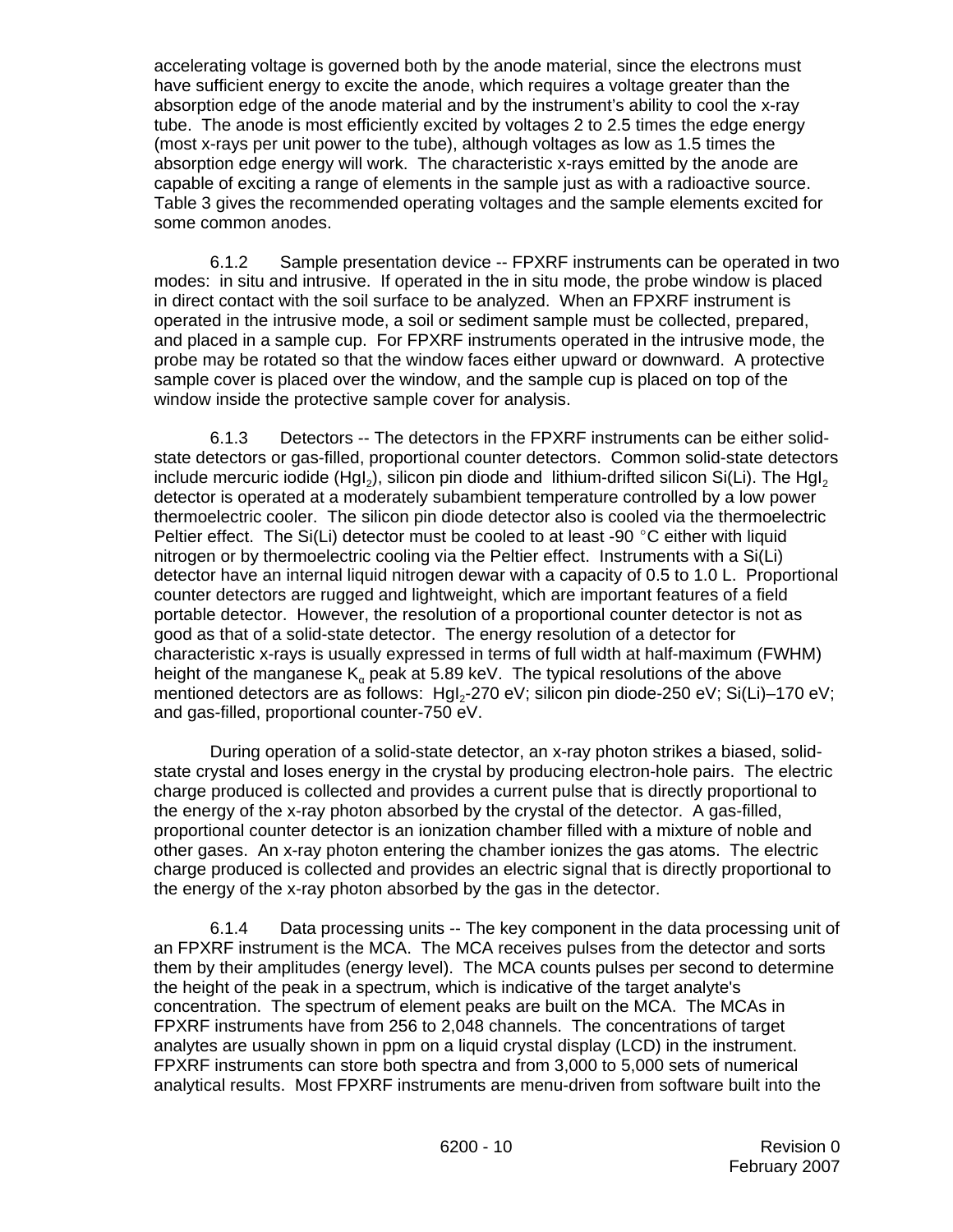units or from PCs. Once the data–storage memory of an FPXRF unit is full or at any other time, data can be downloaded by means of an RS-232 port and cable to a PC.

6.2 Spare battery and battery charger.

6.3 Polyethylene sample cups -- 31 to 40 mm in diameter with collar, or equivalent (appropriate for FPXRF instrument).

6.4 X-ray window film -- Mylar<sup>™</sup>, Kapton<sup>™</sup>, Spectrolene<sup>™</sup>, polypropylene, or equivalent: 2.5 to 6.0 um thick.

6.5 Mortar and pestle -- Glass, agate, or aluminum oxide; for grinding soil and sediment samples.

6.6 Containers -- Glass or plastic to store samples.

6.7 Sieves -- 60-mesh (0.25 mm), stainless-steel, Nylon, or equivalent for preparing soil and sediment samples.

6.8 Trowels -- For smoothing soil surfaces and collecting soil samples.

6.9 Plastic bags -- Used for collection and homogenization of soil samples.

6.10 Drying oven -- Standard convection or toaster oven, for soil and sediment samples that require drying.

### 7.0 REAGENTS AND STANDARDS

7.1 Reagent grade chemicals must be used in all tests. Unless otherwise indicated, it is intended that all reagents conform to the specifications of the Committee on Analytical Reagents of the American Chemical Society, where such specifications are available. Other grades may be used, provided it is first ascertained that the reagent is of sufficiently high purity to permit its use without lessening the accuracy of the determination.

7.2 Pure element standards -- Each pure, single-element standard is intended to produce strong characteristic x-ray peaks of the element of interest only. Other elements present must not contribute to the fluorescence spectrum. A set of pure element standards for commonly sought analytes is supplied by the instrument manufacturer, if designated for the instrument; not all instruments require the pure element standards. The standards are used to set the region of interest (ROI) for each element. They also can be used as energy calibration and resolution check samples.

7.3 Site-specific calibration standards -- Instruments that employ fundamental parameters (FP) or similar mathematical models in minimizing matrix effects may not require SSCS. If the FP calibration model is to be optimized or if empirical calibration is necessary, then SSCSs must be collected, prepared, and analyzed.

7.3.1 The SSCS must be representative of the matrix to be analyzed by FPXRF. These samples must be well homogenized. A minimum of 10 samples spanning the concentration ranges of the analytes of interest and of the interfering elements must be obtained from the site. A sample size of 4 to 8 ounces is recommended, and standard glass sampling jars should be used.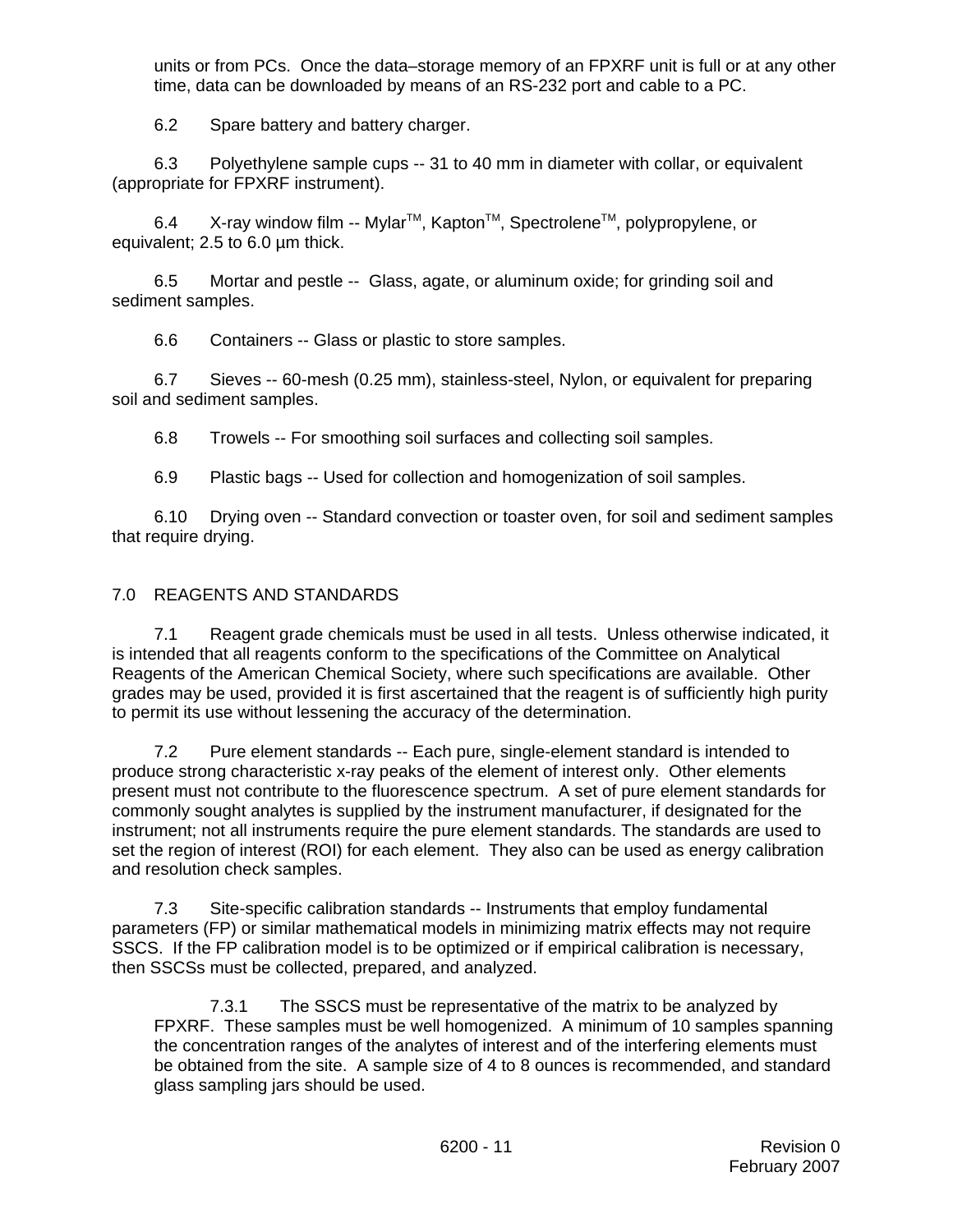7.3.2 Each sample should be oven-dried for 2 to 4 hr at a temperature of less than 150  $\degree$ C. If mercury is to be analyzed, a separate sample portion should be dried at ambient temperature as heating may volatilize the mercury. When the sample is dry, all large, organic debris and nonrepresentative material, such as twigs, leaves, roots, insects, asphalt, and rock should be removed. The sample should be homogenized (see Sec. 7.3.3) and then a representative portion ground with a mortar and pestle or other mechanical means, prior to passing through a 60-mesh sieve. Only the coarse rock fraction should remain on the screen.

7.3.3 The sample should be homogenized by using a riffle splitter or by placing 150 to 200 g of the dried, sieved sample on a piece of kraft or butcher paper about 1.5 by 1.5 feet in size. Each corner of the paper should be lifted alternately, rolling the soil over on itself and toward the opposite corner. The soil should be rolled on itself 20 times. Approximately 5 g of the sample should then be removed and placed in a sample cup for FPXRF analysis. The rest of the prepared sample should be sent off site for ICP or AA analysis. The method use for confirmatory analysis should meet the data quality objectives of the project.

7.4 Blank samples -- The blank samples should be from a "clean" quartz or silicon dioxide matrix that is free of any analytes at concentrations above the established lower limit of detection. These samples are used to monitor for cross-contamination and laboratory-induced contaminants or interferences.

7.5 Standard reference materials -- Standard reference materials (SRMs) are standards containing certified amounts of metals in soil or sediment. These standards are used for accuracy and performance checks of FPXRF analyses. SRMs can be obtained from the National Institute of Standards and Technology (NIST), the U.S. Geological Survey (USGS), the Canadian National Research Council, and the national bureau of standards in foreign nations. Pertinent NIST SRMs for FPXRF analysis include 2704, Buffalo River Sediment; 2709, San Joaquin Soil; and 2710 and 2711, Montana Soil. These SRMs contain soil or sediment from actual sites that has been analyzed using independent inorganic analytical methods by many different laboratories. When these SRMs are unavailable, alternate standards may be used (e.g., NIST 2702).

# 8.0 SAMPLE COLLECTION, PRESERVATION, AND STORAGE

Sample handling and preservation procedures used in FPXRF analyses should follow the guidelines in Chapter Three, "Inorganic Analytes."

# 9.0 QUALITY CONTROL

9.1 Follow the manufacturer's instructions for the quality control procedures specific to use of the testing product. Refer to Chapter One for additional guidance on quality assurance (QA) and quality control (QC) protocols. Any effort involving the collection of analytical data should include development of a structured and systematic planning document, such as a Quality Assurance Project Plan (QAPP) or a Sampling and Analysis Plan (SAP), which translates project objectives and specifications into directions for those that will implement the project and assess the results.

9.2 Energy calibration check -- To determine whether an FPXRF instrument is operating within resolution and stability tolerances, an energy calibration check should be run. The energy calibration check determines whether the characteristic x-ray lines are shifting,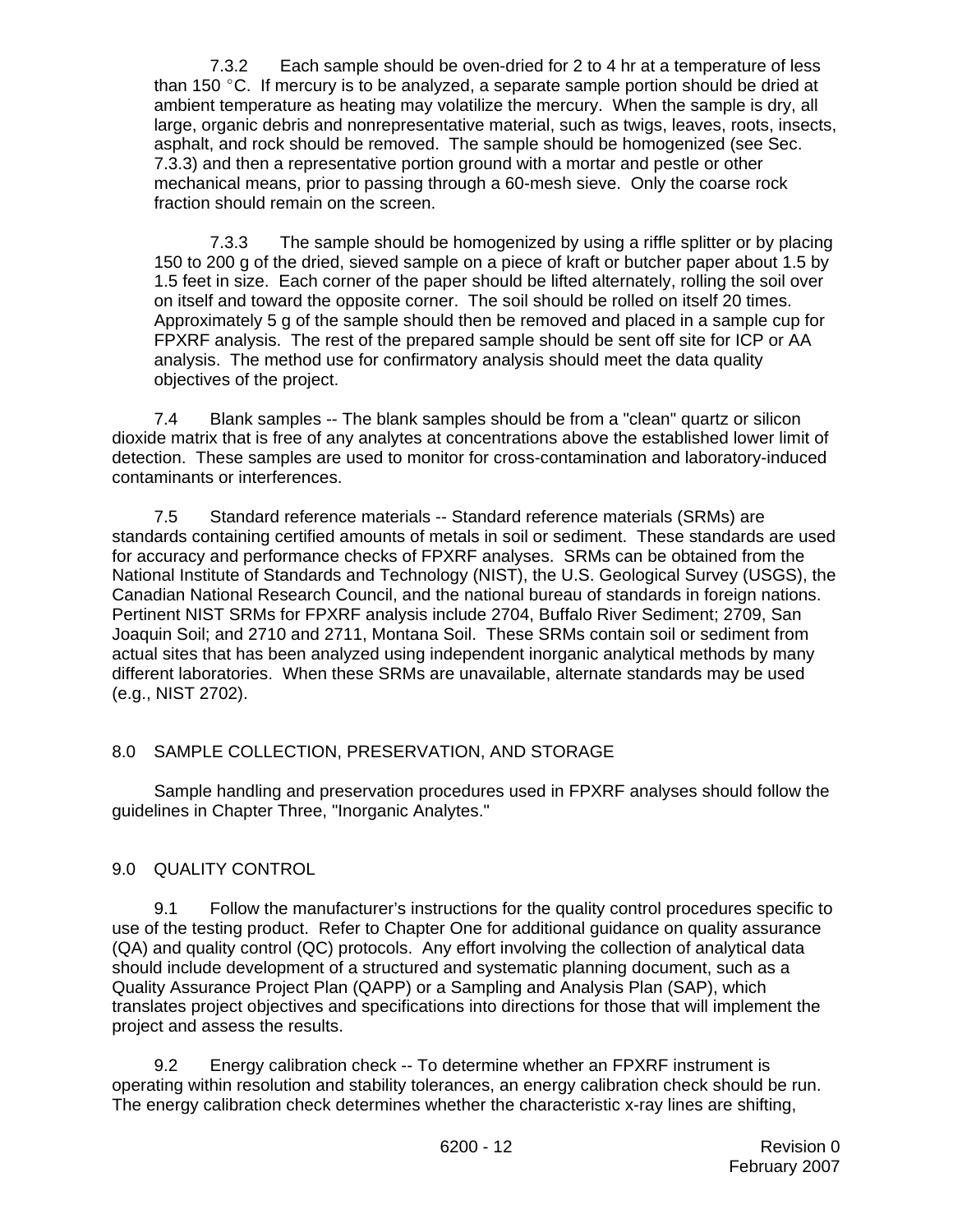which would indicate drift within the instrument. As discussed in Sec. 4.10, this check also serves as a gain check in the event that ambient temperatures are fluctuating greatly (more than  $10 \degree F$ ).

9.2.1 The energy calibration check should be run at a frequency consistent with manufacturer's recommendations. Generally, this would be at the beginning of each working day, after the batteries are changed or the instrument is shut off, at the end of each working day, and at any other time when the instrument operator believes that drift is occurring during analysis. A pure element such as iron, manganese, copper, or lead is often used for the energy calibration check. A manufacturer-recommended count time per source should be used for the check.

9.2.2 The instrument manufacturer's manual specifies the channel or kiloelectron volt level at which a pure element peak should appear and the expected intensity of the peak. The intensity and channel number of the pure element as measured using the source should be checked and compared to the manufacturer's recommendation. If the energy calibration check does not meet the manufacturer's criteria, then the pure element sample should be repositioned and reanalyzed. If the criteria are still not met, then an energy calibration should be performed as described in the manufacturer's manual. With some FPXRF instruments, once a spectrum is acquired from the energy calibration check, the peak can be optimized and realigned to the manufacturer's specifications using their software.

9.3 Blank samples -- Two types of blank samples should be analyzed for FPXRF analysis, specifically, instrument blanks and method blanks.

9.3.1 An instrument blank is used to verify that no contamination exists in the spectrometer or on the probe window. The instrument blank can be silicon dioxide, a polytetraflurorethylene (PTFE) block, a quartz block, "clean" sand, or lithium carbonate. This instrument blank should be analyzed on each working day before and after analyses are conducted and once per every twenty samples. An instrument blank should also be analyzed whenever contamination is suspected by the analyst. The frequency of analysis will vary with the data quality objectives of the project. A manufacturer-recommended count time per source should be used for the blank analysis. No element concentrations above the established lower limit of detection should be found in the instrument blank. If concentrations exceed these limits, then the probe window and the check sample should be checked for contamination. If contamination is not a problem, then the instrument must be "zeroed" by following the manufacturer's instructions.

9.3.2 A method blank is used to monitor for laboratory-induced contaminants or interferences. The method blank can be "clean" silica sand or lithium carbonate that undergoes the same preparation procedure as the samples. A method blank must be analyzed at least daily. The frequency of analysis will depend on the data quality objectives of the project. If the method blank does not contain the target analyte at a level that interferes with the project-specific data quality objectives then the method blank would be considered acceptable. In the absence of project-specific data quality objectives, if the blank is less than the lowest level of detection or less than 10% of the lowest sample concentration for the analyte, whichever is greater, then the method blank would be considered acceptable. If the method blank cannot be considered acceptable, the cause of the problem must be identified, and all samples analyzed with the method blank must be reanalyzed.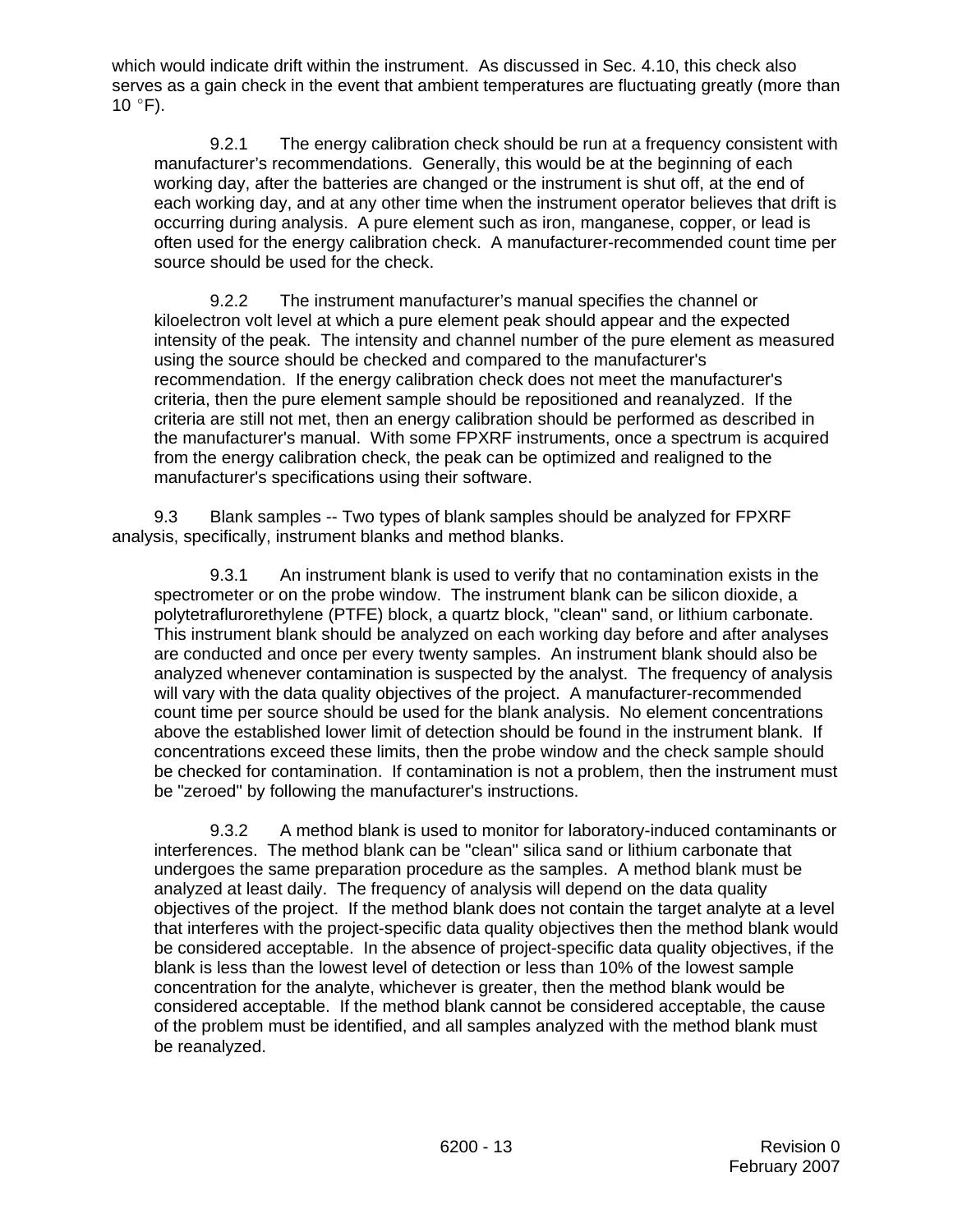9.4 Calibration verification checks -- A calibration verification check sample is used to check the accuracy of the instrument and to assess the stability and consistency of the analysis for the analytes of interest. A check sample should be analyzed at the beginning of each working day, during active sample analyses, and at the end of each working day. The frequency of calibration checks during active analysis will depend on the data quality objectives of the project. The check sample should be a well characterized soil sample from the site that is representative of site samples in terms of particle size and degree of homogeneity and that contains contaminants at concentrations near the action levels. If a site-specific sample is not available, then an NIST or other SRM that contains the analytes of interest can be used to verify the accuracy of the instrument. The measured value for each target analyte should be within ±20 percent (%D) of the true value for the calibration verification check to be acceptable. If a measured value falls outside this range, then the check sample should be reanalyzed. If the value continues to fall outside the acceptance range, the instrument should be recalibrated, and the batch of samples analyzed before the unacceptable calibration verification check must be reanalyzed.

9.5 Precision measurements -- The precision of the method is monitored by analyzing a sample with low, moderate, or high concentrations of target analytes. The frequency of precision measurements will depend on the data quality objectives for the data. A minimum of one precision sample should be run per day. Each precision sample should be analyzed 7 times in replicate. It is recommended that precision measurements be obtained for samples with varying concentration ranges to assess the effect of concentration on method precision. Determining method precision for analytes at concentrations near the site action levels can be extremely important if the FPXRF results are to be used in an enforcement action; therefore, selection of at least one sample with target analyte concentrations at or near the site action levels or levels of concern is recommended. A precision sample is analyzed by the instrument for the same field analysis time as used for other project samples. The relative standard deviation (RSD) of the sample mean is used to assess method precision. For FPXRF data to be considered adequately precise, the RSD should not be greater than 20 percent with the exception of chromium. RSD values for chromium should not be greater than 30 percent. If both in situ and intrusive analytical techniques are used during the course of one day, it is recommended that separate precision calculations be performed for each analysis type.

The equation for calculating RSD is as follows:

RSD = (SD/Mean Concentration) x 100

where:

| RSD. | = Relative standard deviation for the precision measurement for the<br>analyte |
|------|--------------------------------------------------------------------------------|
| SD.  | $=$ Standard deviation of the concentration for the analyte                    |
|      | Mean concentration $=$ Mean concentration for the analyte                      |
|      |                                                                                |

The precision or reproducibility of a measurement will improve with increasing count time, however, increasing the count time by a factor of 4 will provide only 2 times better precision, so there is a point of diminishing return. Increasing the count time also improves the sensitivity, but decreases sample throughput.

9.6 The lower limits of detection should be established from actual measured performance based on spike recoveries in the matrix of concern or from acceptable method performance on a certified reference material of the appropriate matrix and within the appropriate calibration range for the application. This is considered the best estimate of the true method sensitivity as opposed to a statistical determination based on the standard deviation of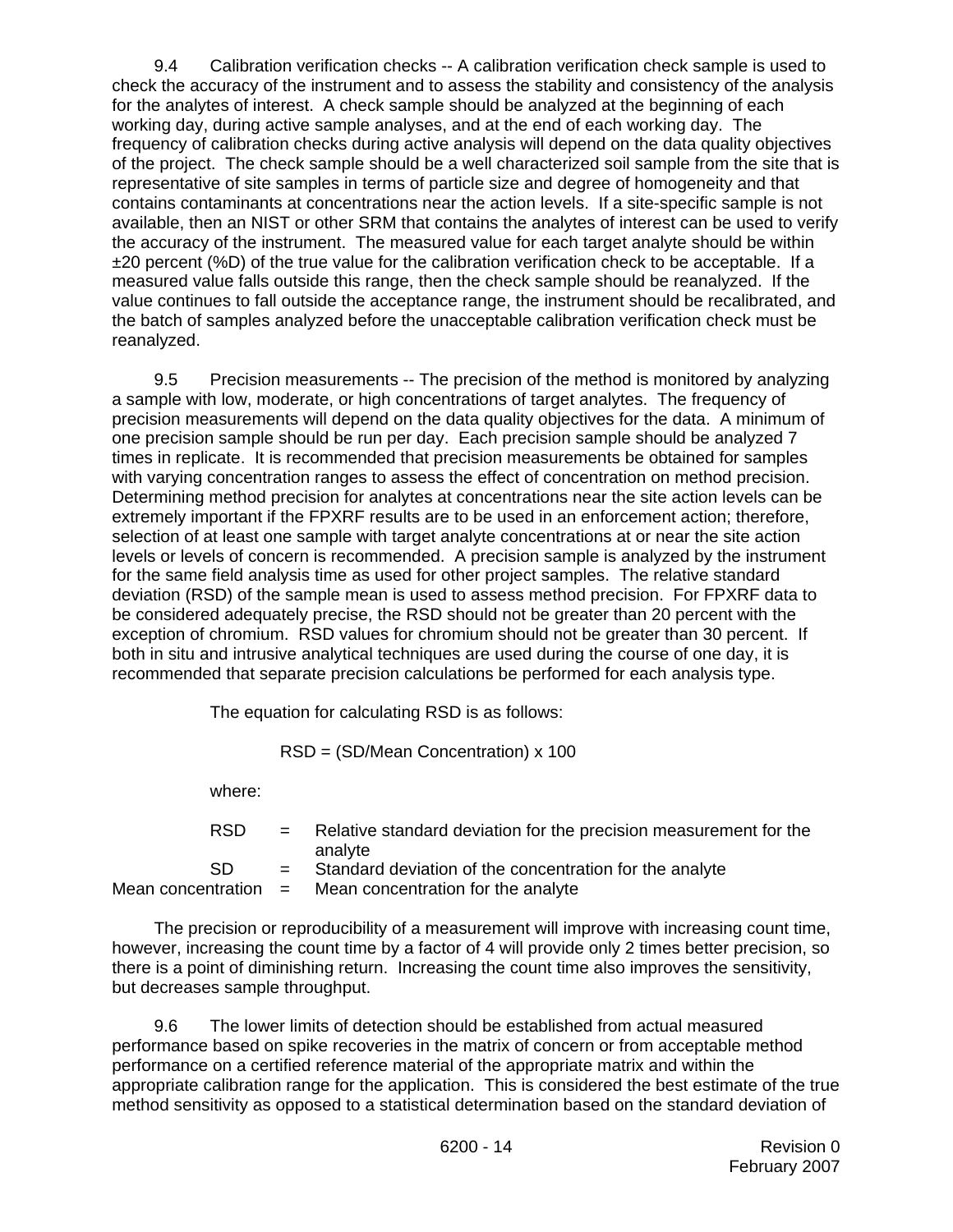replicate analyses of a low-concentration sample. While the statistical approach demonstrates the potential data variability for a given sample matrix at one point in time, it does not represent what can be detected or most importantly the lowest concentration that can be calibrated. For this reason the sensitivity should be established as the lowest point of detection based on acceptable target analyte recovery in the desired sample matrix.

9.7 Confirmatory samples -- The comparability of the FPXRF analysis is determined by submitting FPXRF-analyzed samples for analysis at a laboratory. The method of confirmatory analysis must meet the project and XRF measurement data quality objectives. The confirmatory samples must be splits of the well homogenized sample material. In some cases the prepared sample cups can be submitted. A minimum of 1 sample for each 20 FPXRFanalyzed samples should be submitted for confirmatory analysis. This frequency will depend on project-specific data quality objectives. The confirmatory analyses can also be used to verify the quality of the FPXRF data. The confirmatory samples should be selected from the lower, middle, and upper range of concentrations measured by the FPXRF. They should also include samples with analyte concentrations at or near the site action levels. The results of the confirmatory analysis and FPXRF analyses should be evaluated with a least squares linear regression analysis. If the measured concentrations span more than one order of magnitude, the data should be log-transformed to standardize variance which is proportional to the magnitude of measurement. The correlation coefficient (r) for the results should be 0.7 or greater for the FPXRF data to be considered screening level data. If the r is 0.9 or greater and inferential statistics indicate the FPXRF data and the confirmatory data are statistically equivalent at a 99 percent confidence level, the data could potentially meet definitive level data criteria.

# 10.0 CALIBRATION AND STANDARDIZATION

10.1 Instrument calibration -- Instrument calibration procedures vary among FPXRF instruments. Users of this method should follow the calibration procedures outlined in the operator's manual for each specific FPXRF instrument. Generally, however, three types of calibration procedures exist for FPXRF instruments, namely: FP calibration, empirical calibration, and the Compton peak ratio or normalization method. These three types of calibration are discussed below.

10.2 Fundamental parameters calibration -- FP calibration procedures are extremely variable. An FP calibration provides the analyst with a "standardless" calibration. The advantages of FP calibrations over empirical calibrations include the following:

- No previously collected site-specific samples are necessary, although site-specific samples with confirmed and validated analytical results for all elements present could be used.
- Cost is reduced because fewer confirmatory laboratory results or calibration standards are necessary.

However, the analyst should be aware of the limitations imposed on FP calibration by particle size and matrix effects. These limitations can be minimized by adhering to the preparation procedure described in Sec. 7.3. The two FP calibration processes discussed below are based on an effective energy FP routine and a back scatter with FP (BFP) routine. Each FPXRF FP calibration process is based on a different iterative algorithmic method. The calibration procedure for each routine is explained in detail in the manufacturer's user manual for each FPXRF instrument; in addition, training courses are offered for each instrument.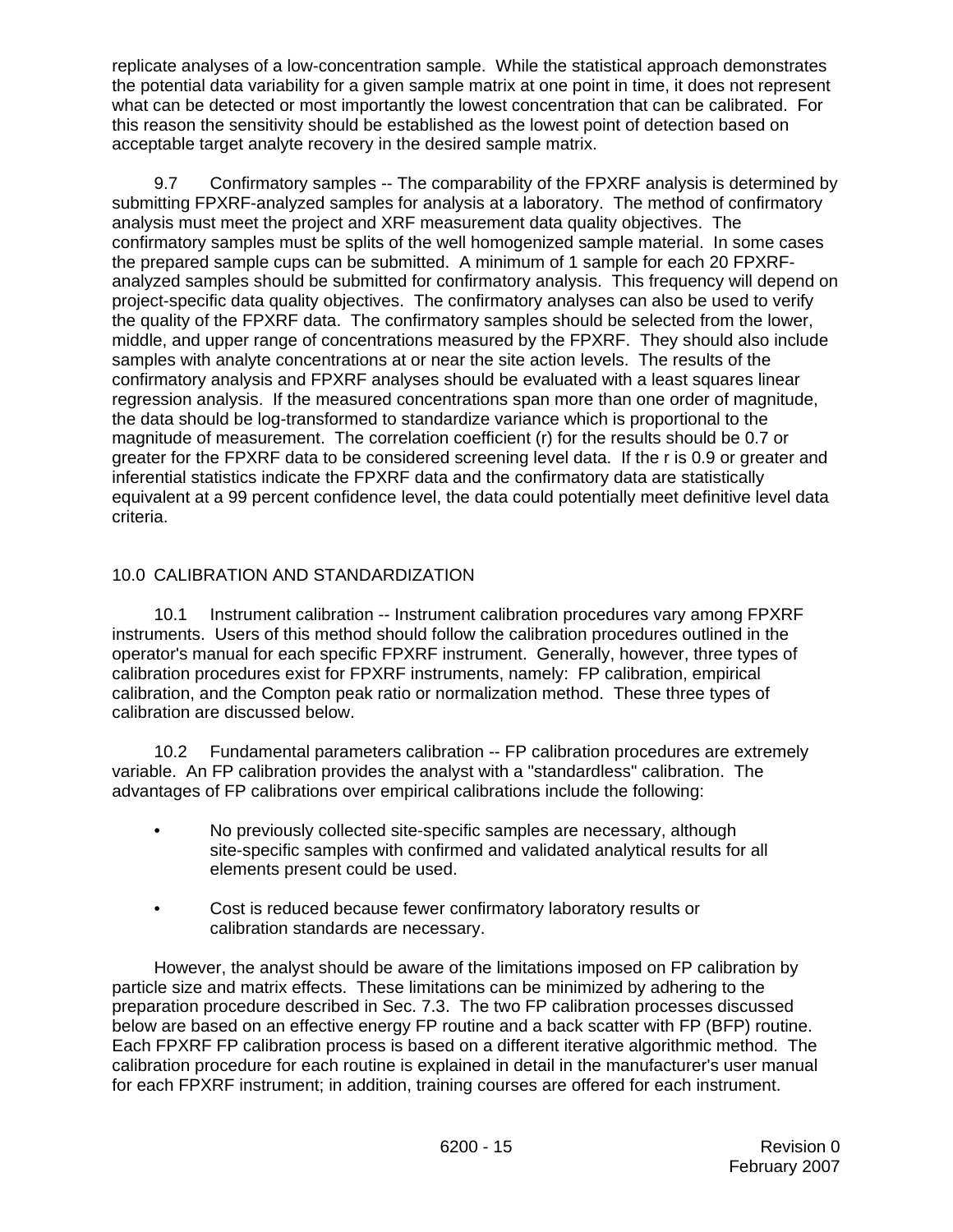10.2.1 Effective energy FP calibration -- The effective energy FP calibration is performed by the manufacturer before an instrument is sent to the analyst. Although SSCS can be used, the calibration relies on pure element standards or SRMs such as those obtained from NIST for the FP calibration. The effective energy routine relies on the spectrometer response to pure elements and FP iterative algorithms to compensate for various matrix effects.

Alpha coefficients are calculated using a variation of the Sherman equation, which calculates theoretical intensities from the measurement of pure element samples. These coefficients indicate the quantitative effect of each matrix element on an analyte's measured x-ray intensity. Next, the Lachance Traill algorithm is solved as a set of simultaneous equations based on the theoretical intensities. The alpha coefficients are then downloaded into the specific instrument.

The working effective energy FP calibration curve must be verified before sample analysis begins on each working day, after every 20 samples are analyzed, and at the end of sampling. This verification is performed by analyzing either an NIST SRM or an SSCS that is representative of the site-specific samples. This SRM or SSCS serves as a calibration check. A manufacturer-recommended count time per source should be used for the calibration check. The analyst must then adjust the y-intercept and slope of the calibration curve to best fit the known concentrations of target analytes in the SRM or SSCS.

A percent difference (%D) is then calculated for each target analyte. The %D should be within  $\pm 20$  percent of the certified value for each analyte. If the %D falls outside this acceptance range, then the calibration curve should be adjusted by varying the slope of the line or the y-intercept value for the analyte. The SRM or SSCS is reanalyzed until the %D falls within ±20 percent. The group of 20 samples analyzed before an out-ofcontrol calibration check should be reanalyzed.

The equation to calibrate %D is as follows:

$$
\%D = ((C_s - C_k) / C_k) \times 100
$$

where:

%D = Percent difference

 $C_k$  = Certified concentration of standard sample

 $C_s$  = Measured concentration of standard sample

10.2.2 BFP calibration -- BFP calibration relies on the ability of the liquid nitrogen-cooled, Si(Li) solid-state detector to separate the coherent (Compton) and incoherent (Rayleigh) backscatter peaks of primary radiation. These peak intensities are known to be a function of sample composition, and the ratio of the Compton to Rayleigh peak is a function of the mass absorption of the sample. The calibration procedure is explained in detail in the instrument manufacturer's manual. Following is a general description of the BFP calibration procedure.

The concentrations of all detected and quantified elements are entered into the computer software system. Certified element results for an NIST SRM or confirmed and validated results for an SSCS can be used. In addition, the concentrations of oxygen and silicon must be entered; these two concentrations are not found in standard metals analyses. The manufacturer provides silicon and oxygen concentrations for typical soil types. Pure element standards are then analyzed using a manufacturer-recommended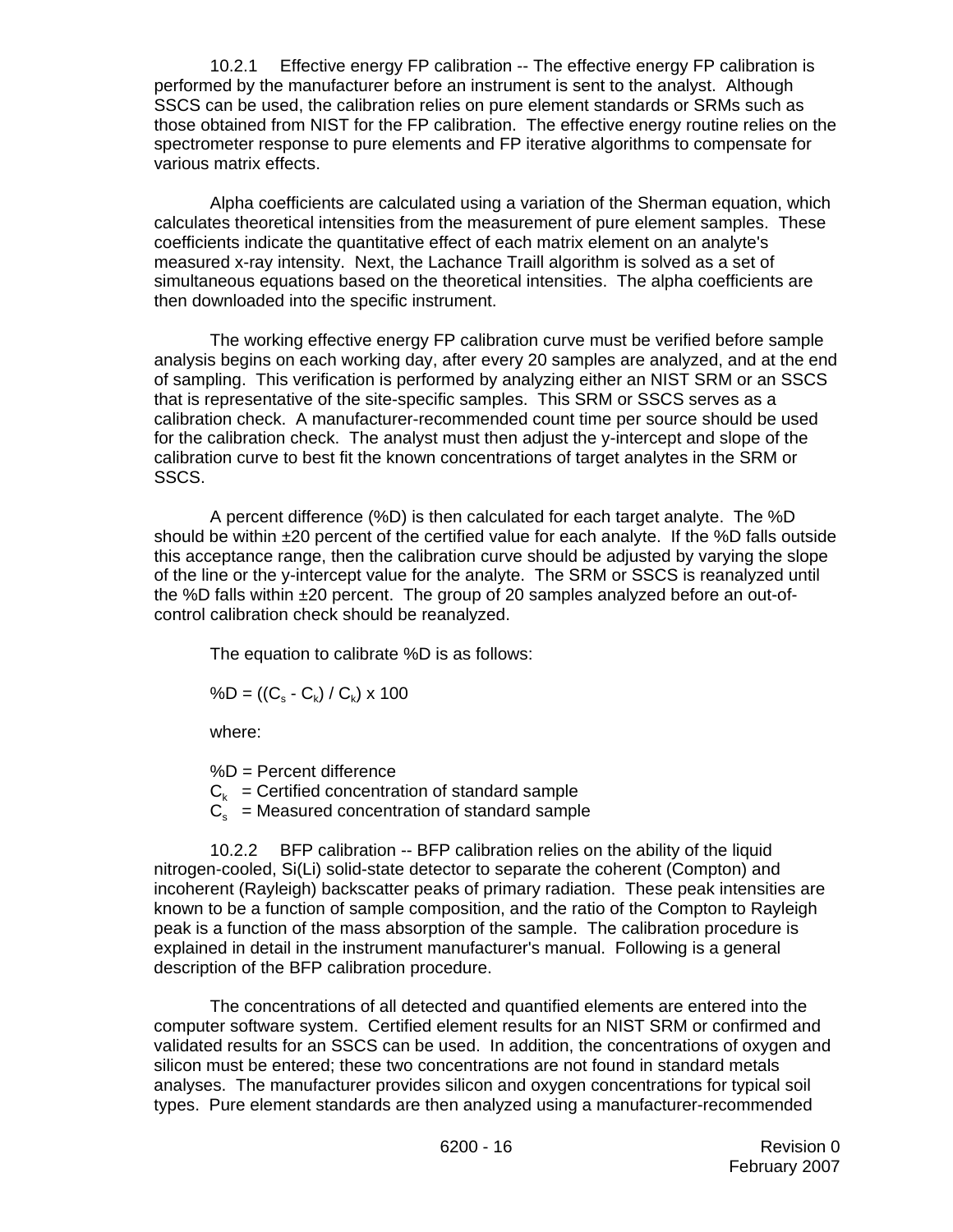count time per source. The results are used to calculate correction factors in order to adjust for spectrum overlap of elements.

The working BFP calibration curve must be verified before sample analysis begins on each working day, after every 20 samples are analyzed, and at the end of the analysis. This verification is performed by analyzing either an NIST SRM or an SSCS that is representative of the site-specific samples. This SRM or SSCS serves as a calibration check. The standard sample is analyzed using a manufacturer-recommended count time per source to check the calibration curve. The analyst must then adjust the y-intercept and slope of the calibration curve to best fit the known concentrations of target analytes in the SRM or SSCS.

A %D is then calculated for each target analyte. The %D should fall within ±20 percent of the certified value for each analyte. If the %D falls outside this acceptance range, then the calibration curve should be adjusted by varying the slope of the line the yintercept value for the analyte. The standard sample is reanalyzed until the %D falls within ±20 percent. The group of 20 samples analyzed before an out-of-control calibration check should be reanalyzed.

10.3 Empirical calibration -- An empirical calibration can be performed with SSCS, sitetypical standards, or standards prepared from metal oxides. A discussion of SSCS is included in Sec. 7.3; if no previously characterized samples exist for a specific site, site-typical standards can be used. Site-typical standards may be selected from commercially available characterized soils or from SSCS prepared for another site. The site-typical standards should closely approximate the site's soil matrix with respect to particle size distribution, mineralogy, and contaminant analytes. If neither SSCS nor site-typical standards are available, it is possible to make gravimetric standards by adding metal oxides to a "clean" sand or silicon dioxide matrix that simulates soil. Metal oxides can be purchased from various chemical vendors. If standards are made on site, a balance capable of weighing items to at least two decimal places is necessary. Concentrated ICP or AA standard solutions can also be used to make standards. These solutions are available in concentrations of 10,000 parts per million, thus only small volumes have to be added to the soil.

An empirical calibration using SSCS involves analysis of SSCS by the FPXRF instrument and by a conventional analytical method such as ICP or AA. A total acid digestion procedure should be used by the laboratory for sample preparation. Generally, a minimum of 10 and a maximum of 30 well characterized SSCS, site-typical standards, or prepared metal oxide standards are necessary to perform an adequate empirical calibration. The exact number of standards depends on the number of analytes of interest and interfering elements. Theoretically, an empirical calibration with SSCS should provide the most accurate data for a site because the calibration compensates for site-specific matrix effects.

The first step in an empirical calibration is to analyze the pure element standards for the elements of interest. This enables the instrument to set channel limits for each element for spectral deconvolution. Next the SSCS, site-typical standards, or prepared metal oxide standards are analyzed using a count time of 200 seconds per source or a count time recommended by the manufacturer. This will produce a spectrum and net intensity of each analyte in each standard. The analyte concentrations for each standard are then entered into the instrument software; these concentrations are those obtained from the laboratory, the certified results, or the gravimetrically determined concentrations of the prepared standards. This gives the instrument analyte values to regress against corresponding intensities during the modeling stage. The regression equation correlates the concentrations of an analyte with its net intensity.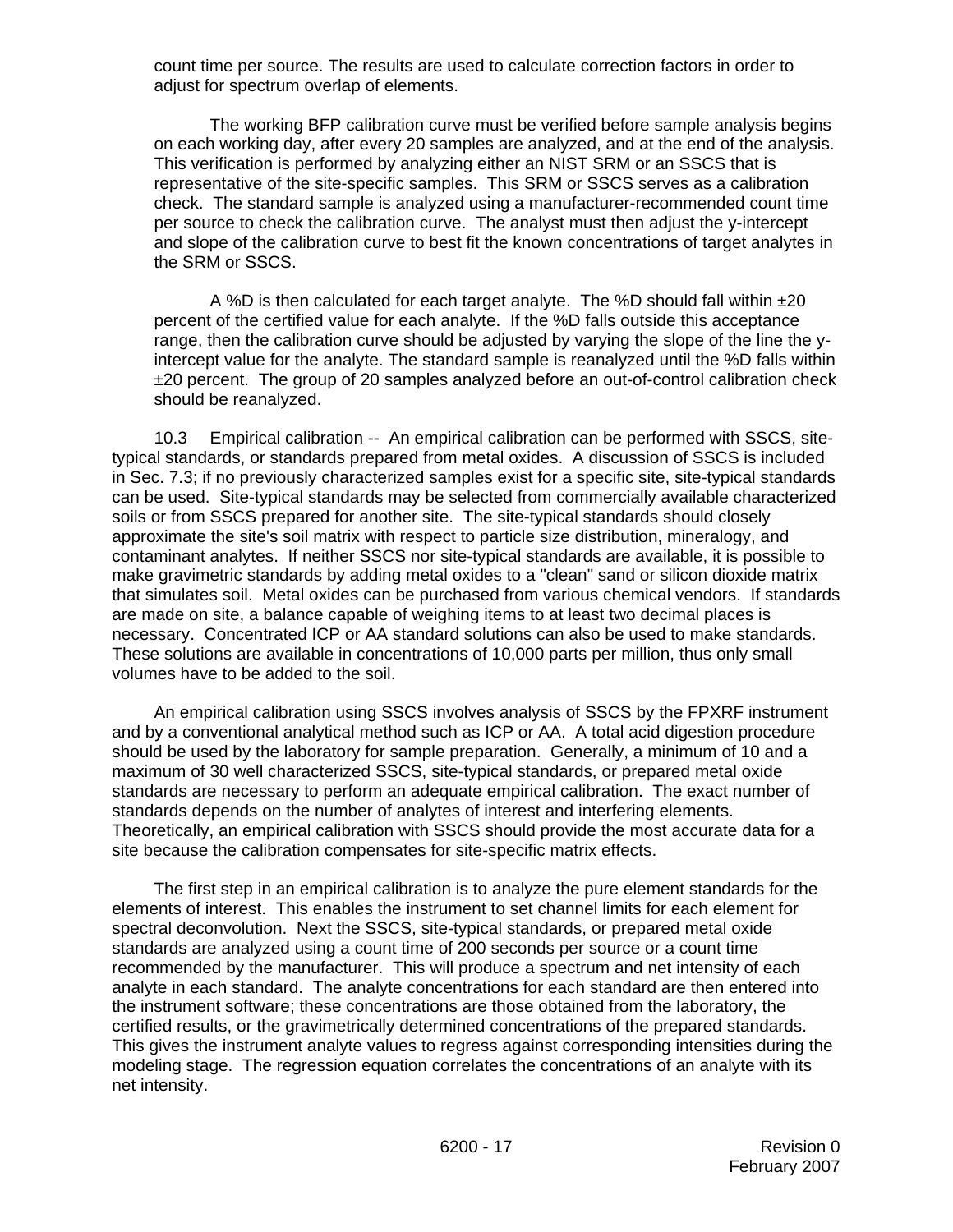The calibration equation is developed using a least squares fit regression analysis. After the regression terms to be used in the equation are defined, a mathematical equation can be developed to calculate the analyte concentration in an unknown sample. In some FPXRF instruments, the software of the instrument calculates the regression equation. The software uses calculated intercept and slope values to form a multiterm equation. In conjunction with the software in the instrument, the operator can adjust the multiterm equation to minimize interelement interferences and optimize the intensity calibration curve.

It is possible to define up to six linear or nonlinear terms in the regression equation. Terms can be added and deleted to optimize the equation. The goal is to produce an equation with the smallest regression error and the highest correlation coefficient. These values are automatically computed by the software as the regression terms are added, deleted, or modified. It is also possible to delete data points from the regression line if these points are significant outliers or if they are heavily weighing the data. Once the regression equation has been selected for an analyte, the equation can be entered into the software for quantitation of analytes in subsequent samples. For an empirical calibration to be acceptable, the regression equation for a specific analyte should have a correlation coefficient of 0.98 or greater or meet the DQOs of the project.

In an empirical calibration, one must apply the DQOs of the project and ascertain critical or action levels for the analytes of interest. It is within these concentration ranges or around these action levels that the FPXRF instrument should be calibrated most accurately. It may not be possible to develop a good regression equation over several orders of analyte concentration.

10.4 Compton normalization method -- The Compton normalization method is based on analysis of a single, certified standard and normalization for the Compton peak. The Compton peak is produced from incoherent backscattering of x-ray radiation from the excitation source and is present in the spectrum of every sample. The Compton peak intensity changes with differing matrices. Generally, matrices dominated by lighter elements produce a larger Compton peak, and those dominated by heavier elements produce a smaller Compton peak. Normalizing to the Compton peak can reduce problems with varying matrix effects among samples. Compton normalization is similar to the use of internal standards in organics analysis. The Compton normalization method may not be effective when analyte concentrations exceed a few percent.

The certified standard used for this type of calibration could be an NIST SRM such as 2710 or 2711. The SRM must be a matrix similar to the samples and must contain the analytes of interests at concentrations near those expected in the samples. First, a response factor has to be determined for each analyte. This factor is calculated by dividing the net peak intensity by the analyte concentration. The net peak intensity is gross intensity corrected for baseline reading. Concentrations of analytes in samples are then determined by multiplying the baseline corrected analyte signal intensity by the normalization factor and by the response factor. The normalization factor is the quotient of the baseline corrected Compton  $K_{\alpha}$  peak intensity of the SRM divided by that of the samples. Depending on the FPXRF instrument used, these calculations may be done manually or by the instrument software.

### 11.0 PROCEDURE

11.1 Operation of the various FPXRF instruments will vary according to the manufacturers' protocols. Before operating any FPXRF instrument, one should consult the manufacturer's manual. Most manufacturers recommend that their instruments be allowed to warm up for 15 to 30 minutes before analysis of samples. This will help alleviate drift or energy calibration problems later during analysis.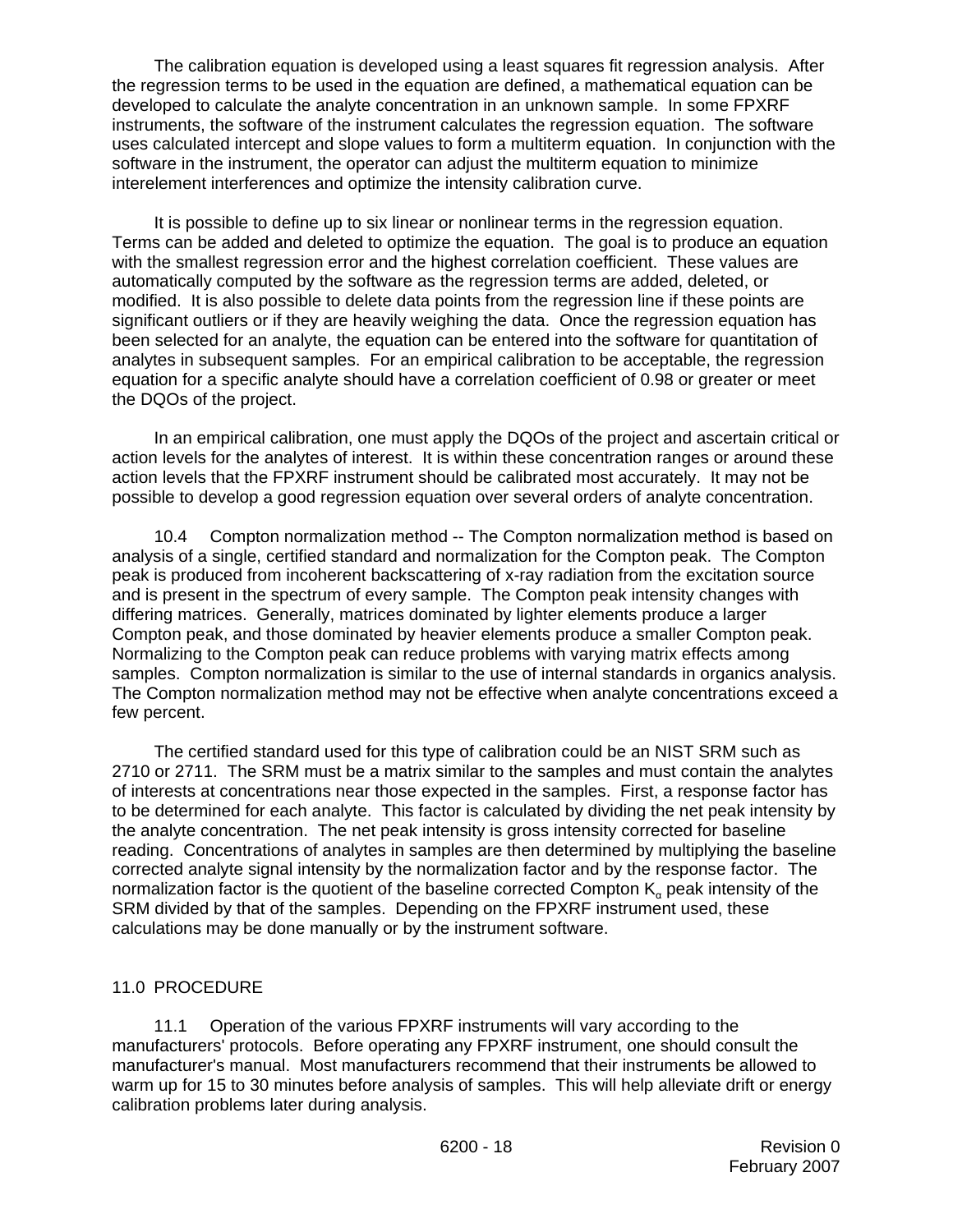11.2 Each FPXRF instrument should be operated according to the manufacturer's recommendations. There are two modes in which FPXRF instruments can be operated: in situ and intrusive. The in situ mode involves analysis of an undisturbed soil sediment or sample. Intrusive analysis involves collection and preparation of a soil or sediment sample before analysis. Some FPXRF instruments can operate in both modes of analysis, while others are designed to operate in only one mode. The two modes of analysis are discussed below.

11.3 For in situ analysis, remove any large or nonrepresentative debris from the soil surface before analysis. This debris includes rocks, pebbles, leaves, vegetation, roots, and concrete. Also, the soil surface must be as smooth as possible so that the probe window will have good contact with the surface. This may require some leveling of the surface with a stainless-steel trowel. During the study conducted to provide example performance data for this method, this modest amount of sample preparation was found to take less than 5 min per sample location. The last requirement is that the soil or sediment not be saturated with water. Manufacturers state that their FPXRF instruments will perform adequately for soils with moisture contents of 5 to 20 percent but will not perform well for saturated soils, especially if ponded water exists on the surface. Another recommended technique for in situ analysis is to tamp the soil to increase soil density and compactness for better repeatability and representativeness. This condition is especially important for heavy element analysis, such as barium. Source count times for in situ analysis usually range from 30 to 120 seconds, but source count times will vary among instruments and depending on the desired method sensitivity. Due to the heterogeneous nature of the soil sample, in situ analysis can provide only "screening" type data.

11.4 For intrusive analysis of surface or sediment, it is recommended that a sample be collected from a 4- by 4-inch square that is 1 inch deep. This will produce a soil sample of approximately 375 g or 250 cm<sup>3</sup>, which is enough soil to fill an 8-ounce jar. However, the exact dimensions and sample depth should take into consideration the heterogeneous deposition of contaminants and will ultimately depend on the desired project-specific data quality objectives. The sample should be homogenized, dried, and ground before analysis. The sample can be homogenized before or after drying. The homogenization technique to be used after drying is discussed in Sec. 4.2. If the sample is homogenized before drying, it should be thoroughly mixed in a beaker or similar container, or if the sample is moist and has a high clay content, it can be kneaded in a plastic bag. One way to monitor homogenization when the sample is kneaded in a plastic bag is to add sodium fluorescein dye to the sample. After the moist sample has been homogenized, it is examined under an ultraviolet light to assess the distribution of sodium fluorescein throughout the sample. If the fluorescent dye is evenly distributed in the sample, homogenization is considered complete; if the dye is not evenly distributed, mixing should continue until the sample has been thoroughly homogenized. During the study conducted to provide data for this method, the time necessary for homogenization procedure using the fluorescein dye ranged from 3 to 5 min per sample. As demonstrated in Secs. 13.5 and 13.7, homogenization has the greatest impact on the reduction of sampling variability. It produces little or no contamination. Often, the direct analysis through the plastic bag is possible without the more labor intensive steps of drying, grinding, and sieving given in Secs. 11.5 and 11.6. Of course, to achieve the best data quality possible all four steps should be followed.

11.5 Once the soil or sediment sample has been homogenized, it should be dried. This can be accomplished with a toaster oven or convection oven. A small aliquot of the sample (20 to 50 g) is placed in a suitable container for drying. The sample should be dried for 2 to 4 hr in the convection or toaster oven at a temperature not greater than 150  $^{\circ}$ C. Samples may also be air dried under ambient temperature conditions using a 10- to 20-g portion. Regardless of what drying mechanism is used, the drying process is considered complete when a constant sample weight can be obtained. Care should be taken to avoid sample cross-contamination and these measures can be evaluated by including an appropriate method blank sample along with any sample preparation process.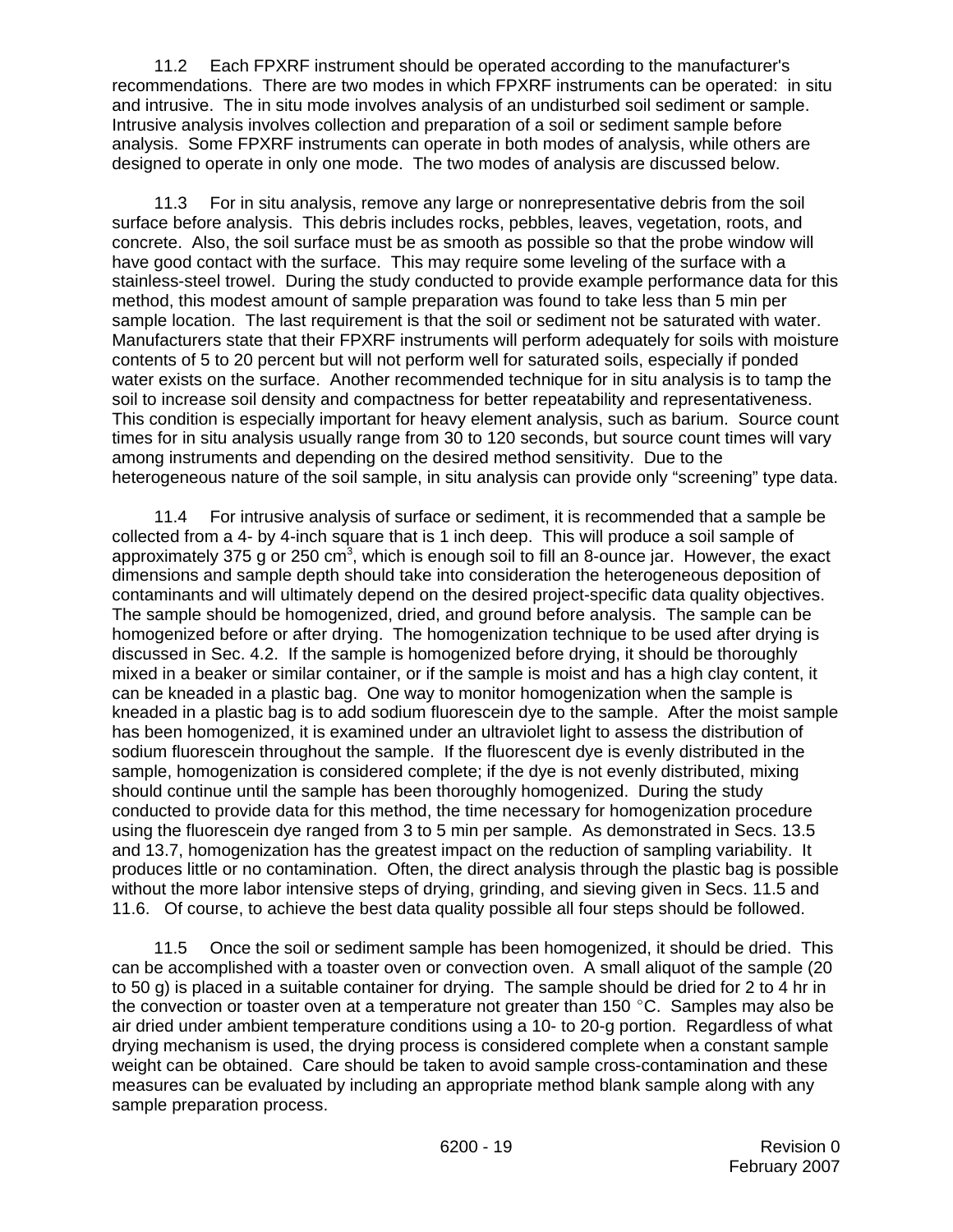CAUTION: Microwave drying is not a recommended procedure. Field studies have shown that microwave drying can increase variability between the FPXRF data and confirmatory analysis. High levels of metals in a sample can cause arcing in the microwave oven, and sometimes slag forms in the sample. Microwave oven drying can also melt plastic containers used to hold the sample.

11.6 The homogenized dried sample material should be ground with a mortar and pestle and passed through a 60-mesh sieve to achieve a uniform particle size. Sample grinding should continue until at least 90 percent of the original sample passes through the sieve. The grinding step normally takes an average of 10 min per sample. An aliquot of the sieved sample should then be placed in a 31.0-mm polyethylene sample cup (or equivalent) for analysis. The sample cup should be one-half to three-quarters full at a minimum. The sample cup should be covered with a 2.5 µm Mylar (or equivalent) film for analysis. The rest of the soil sample should be placed in a jar, labeled, and archived for possible confirmation analysis. All equipment including the mortar, pestle, and sieves must be thoroughly cleaned so that any crosscontamination is below the established lower limit of detection of the procedure or DQOs of the analysis. If all recommended sample preparation steps are followed, there is a high probability the desired laboratory data quality may be obtained.

# 12.0 DATA ANALYSIS AND CALCULATIONS

Most FPXRF instruments have software capable of storing all analytical results and spectra. The results are displayed in ppm and can be downloaded to a personal computer, which can be used to provide a hard copy printout. Individual measurements that are smaller than three times their associated SD should not be used for quantitation. See the manufacturer's instructions regarding data analysis and calculations.

# 13.0 METHOD PERFORMANCE

13.1 Performance data and related information are provided in SW-846 methods only as examples and guidance. The data do not represent required performance criteria for users of the methods. Instead, performance criteria should be developed on a project-specific basis, and the laboratory should establish in-house QC performance criteria for the application of this method. These performance data are not intended to be and must not be used as absolute QC acceptance criteria for purposes of laboratory accreditation.

13.2 The sections to follow discuss three performance evaluation factors; namely, precision, accuracy, and comparability. The example data presented in Tables 4 through 8 were generated from results obtained from six FPXRF instruments (see Sec. 13.3). The soil samples analyzed by the six FPXRF instruments were collected from two sites in the United States. The soil samples contained several of the target analytes at concentrations ranging from "nondetect" to tens of thousands of mg/kg. These data are provided for guidance purposes only.

13.3 The six FPXRF instruments included the TN 9000 and TN Lead Analyzer manufactured by TN Spectrace; the X-MET 920 with a SiLi detector and X-MET 920 with a gasfilled proportional detector manufactured by Metorex, Inc.; the XL Spectrum Analyzer manufactured by Niton; and the MAP Spectrum Analyzer manufactured by Scitec. The TN 9000 and TN Lead Analyzer both have a HgI<sub>2</sub> detector. The TN 9000 utilized an Fe-55, Cd-109, and Am-241 source. The TN Lead Analyzer had only a Cd-109 source. The X-Met 920 with the SiLi detector had a Cd-109 and Am-241 source. The X-MET 920 with the gas-filled proportional detector had only a Cd-109 source. The XL Spectrum Analyzer utilized a silicon pin-diode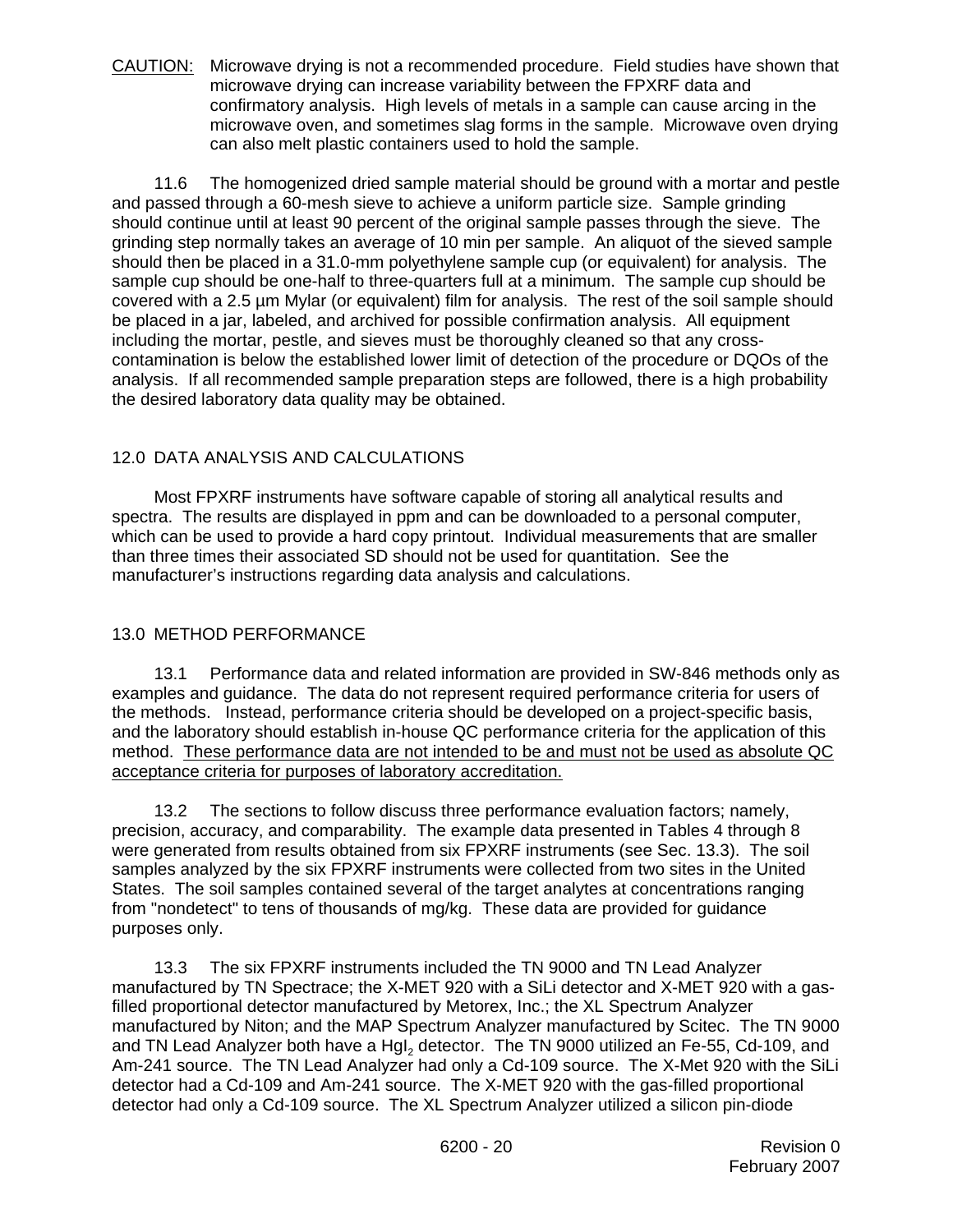detector and a Cd-109 source. The MAP Spectrum Analyzer utilized a solid-state silicon detector and a Cd-109 source.

13.4 All example data presented in Tables 4 through 8 were generated using the following calibrations and source count times. The TN 9000 and TN Lead Analyzer were calibrated using fundamental parameters using NIST SRM 2710 as a calibration check sample. The TN 9000 was operated using 100, 60, and 60 second count times for the Cd-109, Fe-55, and Am-241 sources, respectively. The TN Lead analyzer was operated using a 60 second count time for the Cd-109 source. The X-MET 920 with the Si(Li) detector was calibrated using fundamental parameters and one well characterized site-specific soil standard as a calibration check. It used 140 and 100 second count times for the Cd-109 and Am-241 sources, respectively. The X-MET 920 with the gas-filled proportional detector was calibrated empirically using between 10 and 20 well characterized site-specific soil standards. It used 120 second times for the Cd-109 source. The XL Spectrum Analyzer utilized NIST SRM 2710 for calibration and the Compton peak normalization procedure for quantitation based on 60 second count times for the Cd-109 source. The MAP Spectrum Analyzer was internally calibrated by the manufacturer. The calibration was checked using a well-characterized site-specific soil standard. It used 240 second times for the Cd-109 source.

13.5 Precision measurements -- The example precision data are presented in Table 4. These data are provided for guidance purposes only. Each of the six FPXRF instruments performed 10 replicate measurements on 12 soil samples that had analyte concentrations ranging from "nondetects" to thousands of mg/kg. Each of the 12 soil samples underwent 4 different preparation techniques from in situ (no preparation) to dried and ground in a sample cup. Therefore, there were 48 precision data points for five of the instruments and 24 precision points for the MAP Spectrum Analyzer. The replicate measurements were taken using the source count times discussed at the beginning of this section.

For each detectable analyte in each precision sample a mean concentration, standard deviation, and RSD was calculated for each analyte. The data presented in Table 4 is an average RSD for the precision samples that had analyte concentrations at 5 to 10 times the lower limit of detection for that analyte for each instrument. Some analytes such as mercury, selenium, silver, and thorium were not detected in any of the precision samples so these analytes are not listed in Table 4. Some analytes such as cadmium, nickel, and tin were only detected at concentrations near the lower limit of detection so that an RSD value calculated at 5 to 10 times this limit was not possible.

One FPXRF instrument collected replicate measurements on an additional nine soil samples to provide a better assessment of the effect of sample preparation on precision. Table 5 shows these results. These data are provided for guidance purposes only. The additional nine soil samples were comprised of three from each texture and had analyte concentrations ranging from near the lower limit of detection for the FPXRF analyzer to thousands of mg/kg. The FPXRF analyzer only collected replicate measurements from three of the preparation methods; no measurements were collected from the in situ homogenized samples. The FPXRF analyzer conducted five replicate measurements of the in situ field samples by taking measurements at five different points within the 4-inch by 4-inch sample square. Ten replicate measurements were collected for both the intrusive undried and unground and intrusive dried and ground samples contained in cups. The cups were shaken between each replicate measurement.

Table 5 shows that the precision dramatically improved from the in situ to the intrusive measurements. In general there was a slight improvement in precision when the sample was dried and ground. Two factors caused the precision for the in situ measurements to be poorer. The major factor is soil heterogeneity. By moving the probe within the 4-inch by 4-inch square,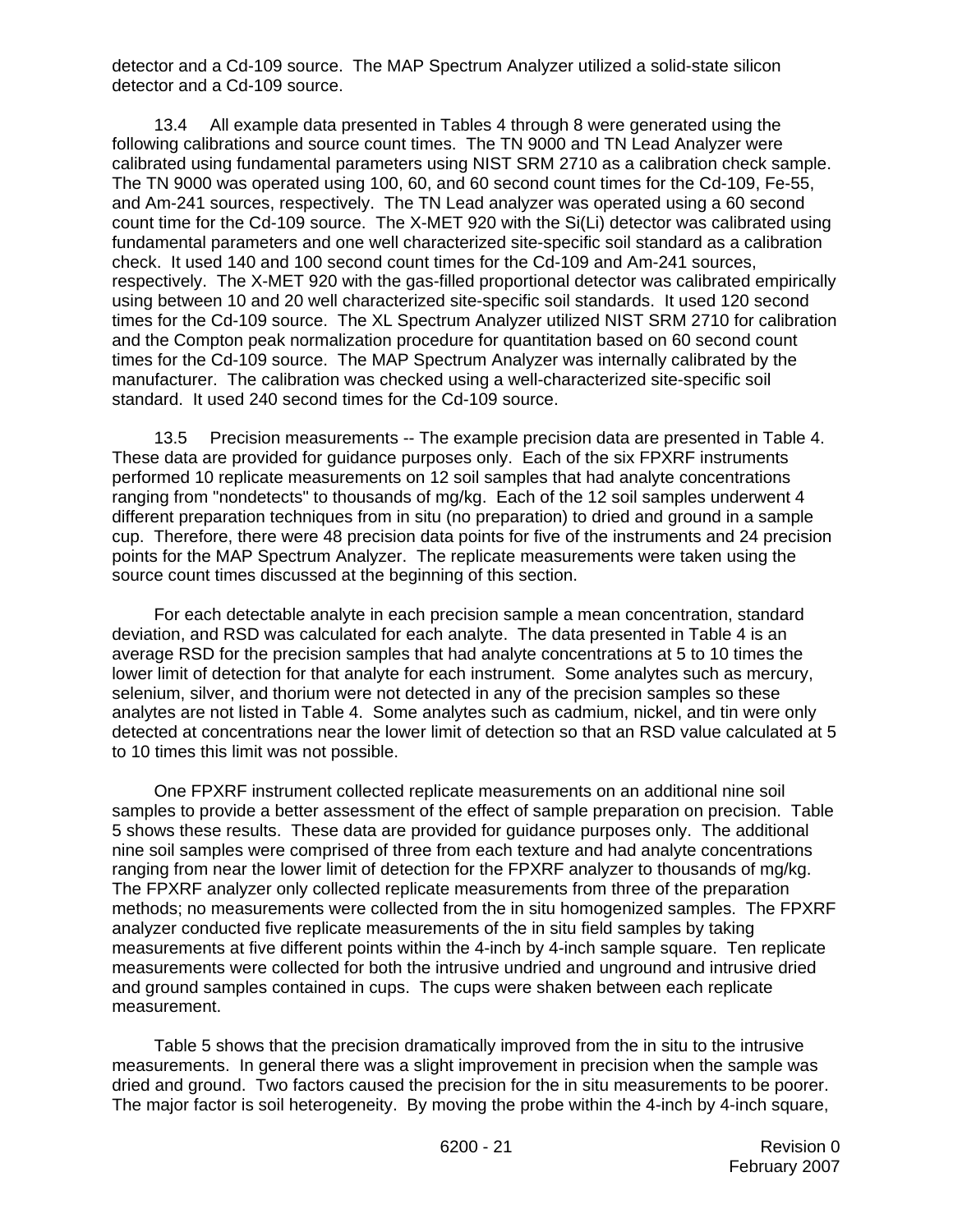measurements of different soil samples were actually taking place within the square. Table 5 illustrates the dominant effect of soil heterogeneity. It overwhelmed instrument precision when the FPXRF analyzer was used in this mode. The second factor that caused the RSD values to be higher for the in situ measurements is the fact that only five instead of ten replicates were taken. A lesser number of measurements caused the standard deviation to be larger which in turn elevated the RSD values.

13.6 Accuracy measurements -- Five of the FPXRF instruments (not including the MAP Spectrum Analyzer) analyzed 18 SRMs using the source count times and calibration methods given at the beginning of this section. The 18 SRMs included 9 soil SRMs, 4 stream or river sediment SRMs, 2 sludge SRMs, and 3 ash SRMs. Each of the SRMs contained known concentrations of certain target analytes. A percent recovery was calculated for each analyte in each SRM for each FPXRF instrument. Table 6 presents a summary of this data. With the exception of cadmium, chromium, and nickel, the values presented in Table 6 were generated from the 13 soil and sediment SRMs only. The 2 sludge and 3 ash SRMs were included for cadmium, chromium, and nickel because of the low or nondetectable concentrations of these three analytes in the soil and sediment SRMs.

Only 12 analytes are presented in Table 6. These are the analytes that are of environmental concern and provided a significant number of detections in the SRMs for an accuracy assessment. No data is presented for the X-MET 920 with the gas-filled proportional detector. This FPXRF instrument was calibrated empirically using site-specific soil samples. The percent recovery values from this instrument were very sporadic and the data did not lend itself to presentation in Table 6.

Table 7 provides a more detailed summary of accuracy data for one particular FPXRF instrument (TN 9000) for the 9 soil SRMs and 4 sediment SRMs. These data are provided for guidance purposes only. Table 7 shows the certified value, measured value, and percent recovery for five analytes. These analytes were chosen because they are of environmental concern and were most prevalently certified for in the SRM and detected by the FPXRF instrument. The first nine SRMs are soil and the last 4 SRMs are sediment. Percent recoveries for the four NIST SRMs were often between 90 and 110 percent for all analytes.

13.7 Comparability -- Comparability refers to the confidence with which one data set can be compared to another. In this case, FPXRF data generated from a large study of six FPXRF instruments was compared to SW-846 Methods 3050 and 6010 which are the standard soil extraction for metals and analysis by inductively coupled plasma. An evaluation of comparability was conducted by using linear regression analysis. Three factors were determined using the linear regression. These factors were the y-intercept, the slope of the line, and the coefficient of determination  $(r^2)$ .

As part of the comparability assessment, the effects of soil type and preparation methods were studied. Three soil types (textures) and four preparation methods were examined during the study. The preparation methods evaluated the cumulative effect of particle size, moisture, and homogenization on comparability. Due to the large volume of data produced during this study, linear regression data for six analytes from only one FPXRF instrument is presented in Table 8. Similar trends in the data were seen for all instruments. These data are provided for guidance purposes only.

Table 8 shows the regression parameters for the whole data set, broken out by soil type, and by preparation method. These data are provided for guidance purposes only. The soil types are as follows: soil 1--sand; soil 2--loam; and soil 3--silty clay. The preparation methods are as follows: preparation 1--in situ in the field; preparation 2--intrusive, sample collected and homogenized; preparation 3--intrusive, with sample in a sample cup but sample still wet and not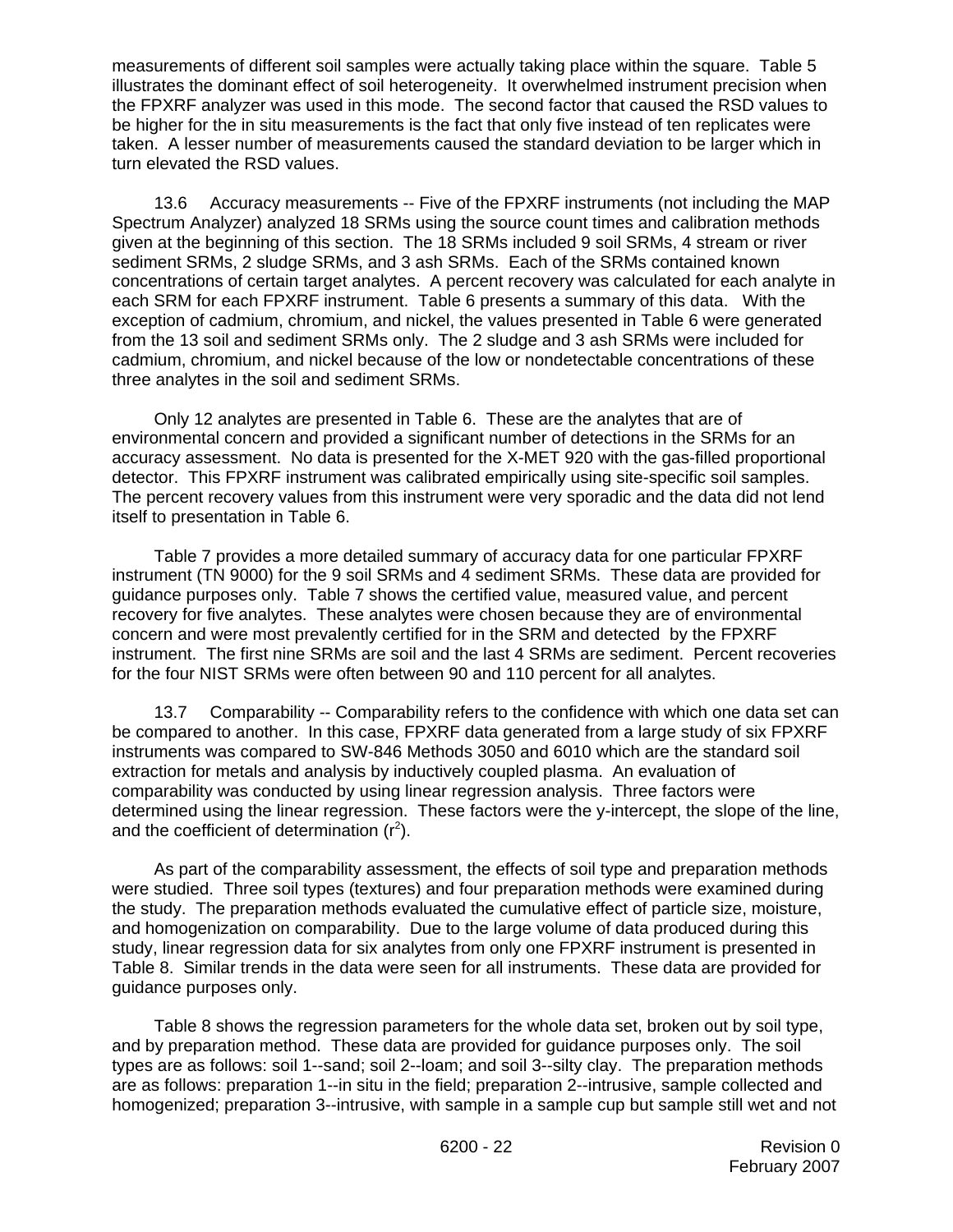ground; and preparation 4–intrusive, with sample dried, ground, passed through a 40-mesh sieve, and placed in sample cup.

 For arsenic, copper, lead, and zinc, the comparability to the confirmatory laboratory was excellent with  $r^2$  values ranging from 0.80 to 0.99 for all six FPXRF instruments. The slopes of the regression lines for arsenic, copper, lead, and zinc, were generally between 0.90 and 1.00 indicating the data would need to be corrected very little or not at all to match the confirmatory laboratory data. The  $r^2$  values and slopes of the regression lines for barium and chromium were not as good as for the other for analytes, indicating the data would have to be corrected to match the confirmatory laboratory.

Table 8 demonstrates that there was little effect of soil type on the regression parameters for any of the six analytes. The only exceptions were for barium in soil 1 and copper in soil 3. In both of these cases, however, it is actually a concentration effect and not a soil effect causing the poorer comparability. All barium and copper concentrations in soil 1 and 3, respectively, were less than 350 mg/kg.

Table 8 shows there was a preparation effect on the regression parameters for all six analytes. With the exception of chromium, the regression parameters were primarily improved going from preparation 1 to preparation 2. In this step, the sample was removed from the soil surface, all large debris was removed, and the sample was thoroughly homogenized. The additional two preparation methods did little to improve the regression parameters. This data indicates that homogenization is the most critical factor when comparing the results. It is essential that the sample sent to the confirmatory laboratory match the FPXRF sample as closely as possible.

Sec. 11.0 of this method discusses the time necessary for each of the sample preparation techniques. Based on the data quality objectives for the project, an analyst must decide if it is worth the extra time necessary to dry and grind the sample for small improvements in comparability. Homogenization requires 3 to 5 min. Drying the sample requires one to two hours. Grinding and sieving requires another 10 to 15 min per sample. Lastly, when grinding and sieving is conducted, time has to be allotted to decontaminate the mortars, pestles, and sieves. Drying and grinding the samples and decontamination procedures will often dictate that an extra person be on site so that the analyst can keep up with the sample collection crew. The cost of requiring an extra person on site to prepare samples must be balanced with the gain in data quality and sample throughput.

13.8 The following documents may provide additional guidance and insight on this method and technique:

13.8.1 A. D. Hewitt, "Screening for Metals by X-ray Fluorescence Spectrometry/Response Factor/Compton K<sub>α</sub> Peak Normalization Analysis," American Environmental Laboratory, pp 24-32, 1994.

13.8.2 S. Piorek and J. R. Pasmore, "Standardless, In Situ Analysis of Metallic Contaminants in the Natural Environment With a PC-Based, High Resolution Portable X-Ray Analyzer," Third International Symposium on Field Screening Methods for Hazardous Waste and Toxic Chemicals, Las Vegas, Nevada, February 24-26, 1993, Vol 2, pp 1135- 1151, 1993.

13.8.3 S. Shefsky, "Sample Handling Strategies for Accurate Lead-in-soil Measurements in the Field and Laboratory," *International Symposium of Field Screening Methods for Hazardous Waste and Toxic Chemicals*, Las Vegas, NV, January 29-31, 1997.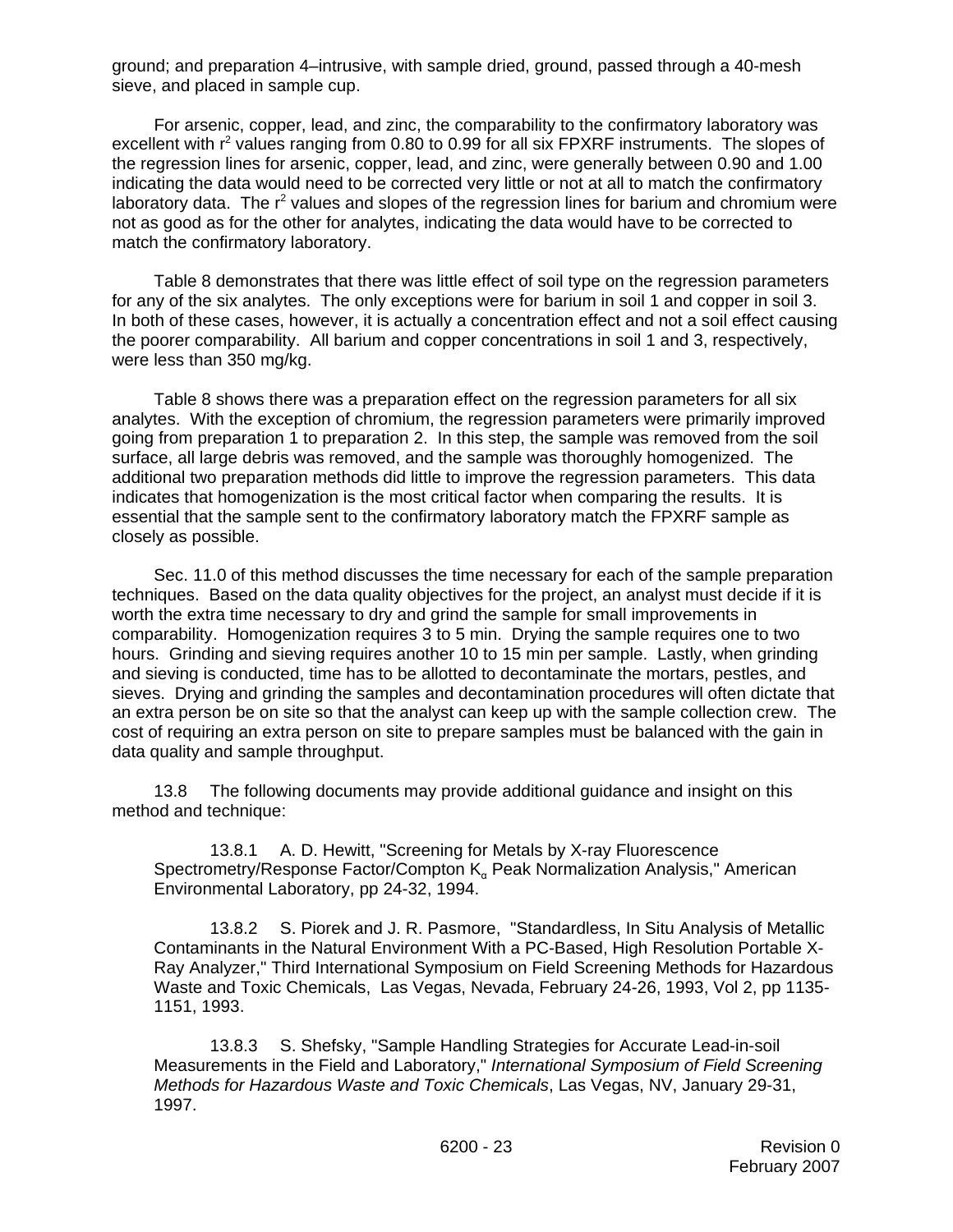## 14.0 POLLUTION PREVENTION

14.1 Pollution prevention encompasses any technique that reduces or eliminates the quantity and/or toxicity of waste at the point of generation. Numerous opportunities for pollution prevention exist in laboratory operation. The EPA has established a preferred hierarchy of environmental management techniques that places pollution prevention as the management option of first choice. Whenever feasible, laboratory personnel should use pollution prevention techniques to address their waste generation. When wastes cannot be feasibly reduced at the source, the Agency recommends recycling as the next best option.

14.2 For information about pollution prevention that may be applicable to laboratories and research institutions consult *Less is Better: Laboratory Chemical Management for Waste Reduction* available from the American Chemical Society's Department of Government Relations and Science Policy, 1155 16th St., N.W. Washington, D.C. 20036, http://www.acs.org.

### 15.0 WASTE MANAGEMENT

The Environmental Protection Agency requires that laboratory waste management practices be conducted consistent with all applicable rules and regulations. The Agency urges laboratories to protect the air, water, and land by minimizing and controlling all releases from hoods and bench operations, complying with the letter and spirit of any sewer discharge permits and regulations, and by complying with all solid and hazardous waste regulations, particularly the hazardous waste identification rules and land disposal restrictions. For further information on waste management, consult *The Waste Management Manual for Laboratory Personnel* available from the American Chemical Society at the address listed in Sec. 14.2.

### 16.0 REFERENCES

- 1. Metorex, X-MET 920 User's Manual.
- 2. Spectrace Instruments, "Energy Dispersive X-ray Fluorescence Spectrometry: An Introduction," 1994.
- 3. TN Spectrace, Spectrace 9000 Field Portable/Benchtop XRF Training and Applications Manual.
- 4. Unpublished SITE data, received from PRC Environment Management, Inc.

### 17.0 TABLES, DIAGRAMS, FLOWCHARTS, AND VALIDATION DATA

The following pages contain the tables referenced by this method. A flow diagram of the procedure follows the tables.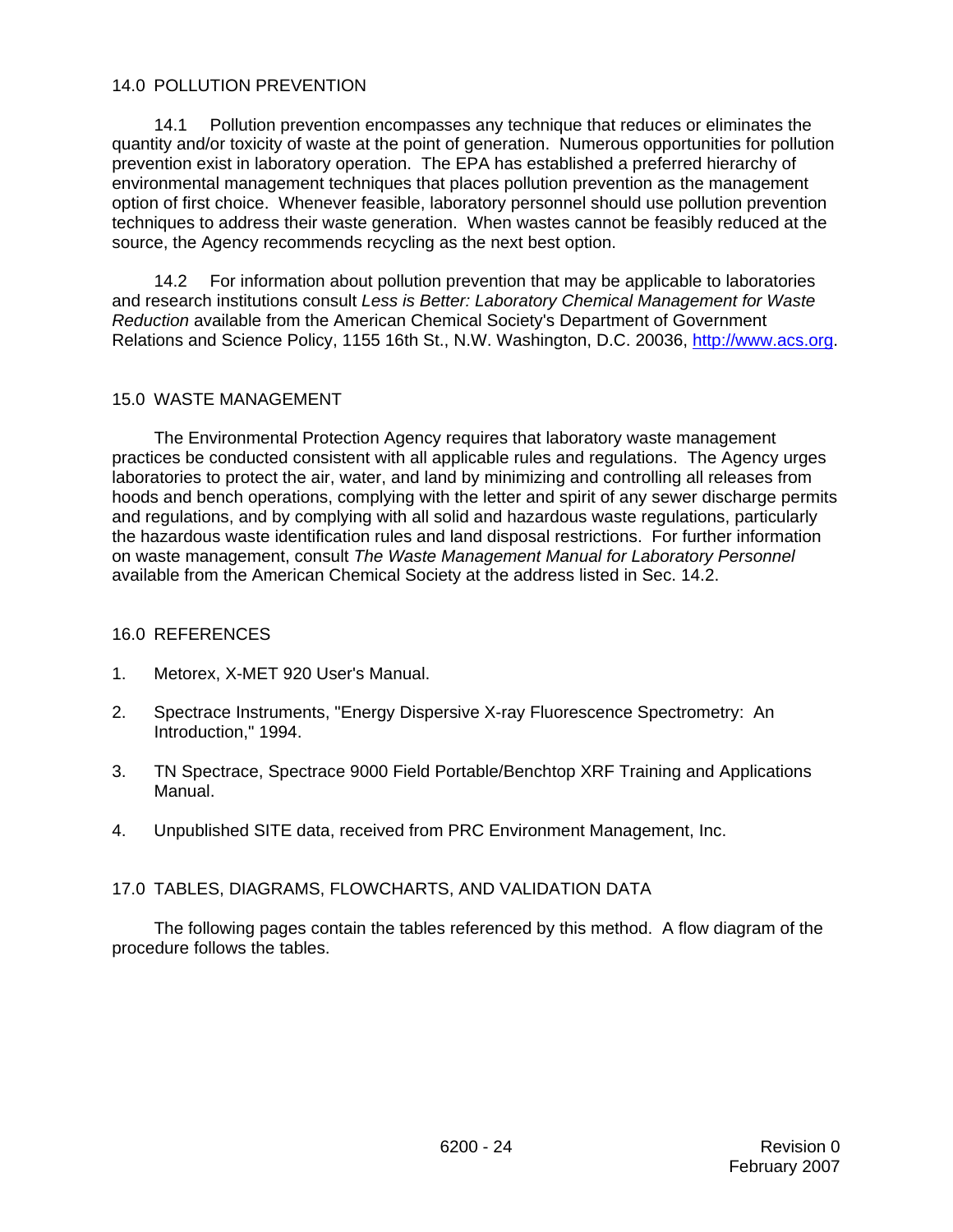| Analyte         | Chemical<br>Abstract<br><b>Series Number</b> | <b>Lower Limit of Detection</b><br>in Quartz Sand<br>(milligrams per kilogram) |
|-----------------|----------------------------------------------|--------------------------------------------------------------------------------|
| Antimony (Sb)   | 7440-36-0                                    | 40                                                                             |
| Arsenic (As)    | 7440-38-0                                    | 40                                                                             |
| Barium (Ba)     | 7440-39-3                                    | 20                                                                             |
| Cadmium (Cd)    | 7440-43-9                                    | 100                                                                            |
| Calcium (Ca)    | 7440-70-2                                    | 70                                                                             |
| Chromium (Cr)   | 7440-47-3                                    | 150                                                                            |
| Cobalt (Co)     | 7440-48-4                                    | 60                                                                             |
| Copper (Cu)     | 7440-50-8                                    | 50                                                                             |
| Iron (Fe)       | 7439-89-6                                    | 60                                                                             |
| Lead (Pb)       | 7439-92-1                                    | 20                                                                             |
| Manganese (Mn)  | 7439-96-5                                    | 70                                                                             |
| Mercury (Hg)    | 7439-97-6                                    | 30                                                                             |
| Molybdenum (Mo) | 7439-93-7                                    | 10                                                                             |
| Nickel (Ni)     | 7440-02-0                                    | 50                                                                             |
| Potassium (K)   | 7440-09-7                                    | 200                                                                            |
| Rubidium (Rb)   | 7440-17-7                                    | 10                                                                             |
| Selenium (Se)   | 7782-49-2                                    | 40                                                                             |
| Silver (Ag)     | 7440-22-4                                    | 70                                                                             |
| Strontium (Sr)  | 7440-24-6                                    | 10                                                                             |
| Thallium (TI)   | 7440-28-0                                    | 20                                                                             |
| Thorium (Th)    | 7440-29-1                                    | 10                                                                             |
| Tin (Sn)        | 7440-31-5                                    | 60                                                                             |
| Titanium (Ti)   | 7440-32-6                                    | 50                                                                             |
| Vanadium (V)    | 7440-62-2                                    | 50                                                                             |
| Zinc(Zn)        | 7440-66-6                                    | 50                                                                             |
| Zirconium (Zr)  | 7440-67-7                                    | 10                                                                             |

# EXAMPLE INTERFERENCE FREE LOWER LIMITS OF DETECTION

Source: Refs. 1, 2, and 3

These data are provided for guidance purposes only.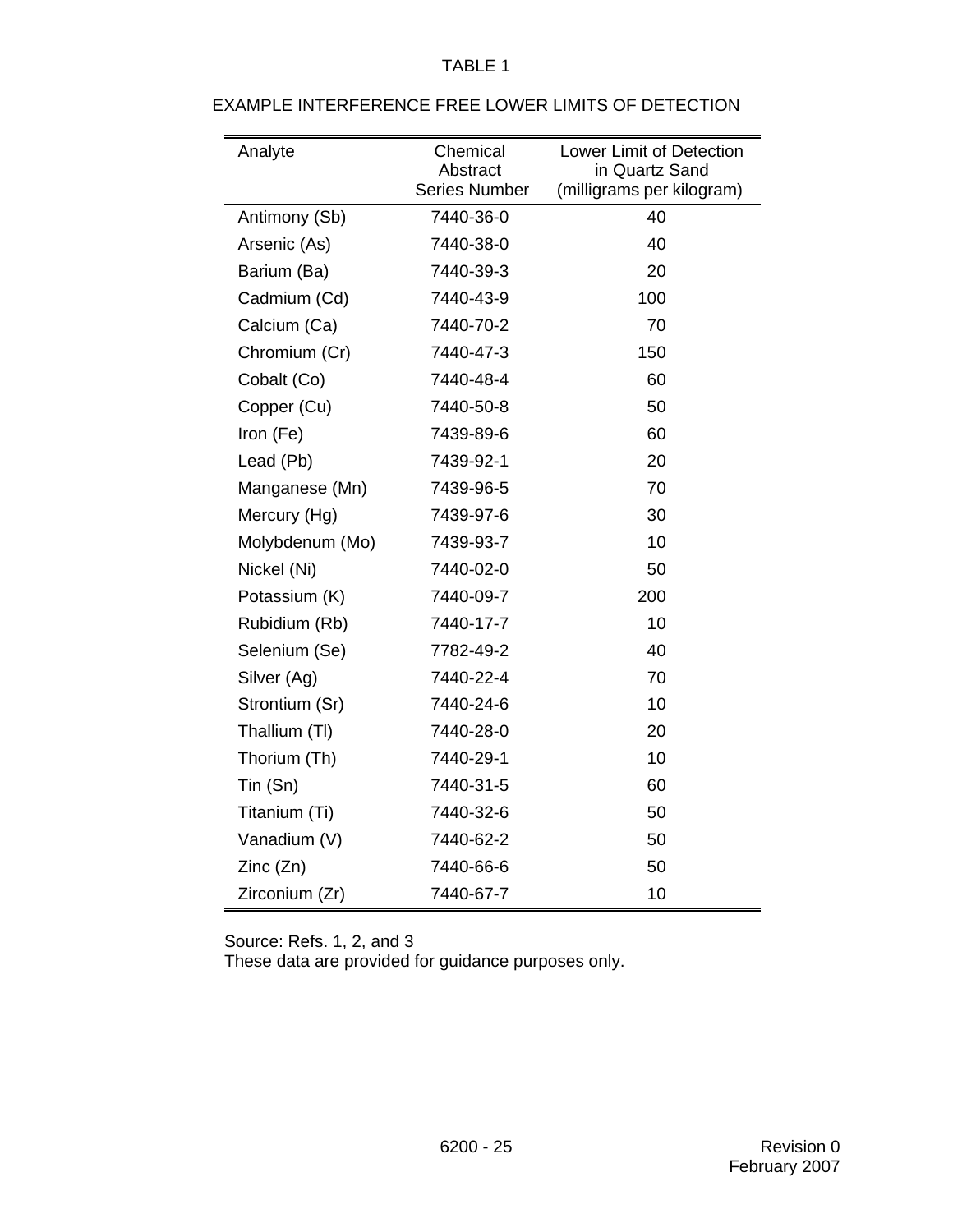| Source   | Activity<br>(mCi) | Half-Life<br>(Years) | <b>Excitation Energy</b><br>(keV) | <b>Elemental Analysis Range</b>                                    |                               |  |  |
|----------|-------------------|----------------------|-----------------------------------|--------------------------------------------------------------------|-------------------------------|--|--|
| Fe-55    | 20-50             | 2.7                  | 5.9                               | Sulfur to Chromium<br>Molybdenum to Barium                         | K Lines<br>L Lines            |  |  |
| Cd-109   | $5 - 30$          | 1.3                  | 22.1 and 87.9                     | Calcium to Rhodium<br><b>Tantalum to Lead</b><br>Barium to Uranium | K Lines<br>K Lines<br>L Lines |  |  |
| Am-241   | $5 - 30$          | 432                  | 26.4 and 59.6                     | Copper to Thulium<br>Tungsten to Uranium                           | K Lines<br>L Lines            |  |  |
| $Cm-244$ | 60-100            | 17.8                 | 14.2                              | <b>Titanium to Selenium</b><br>Lanthanum to Lead                   | K Lines<br>L Lines            |  |  |

## SUMMARY OF RADIOISOTOPE SOURCE CHARACTERISTICS

Source: Refs. 1, 2, and 3

### TABLE 3

# SUMMARY OF X-RAY TUBE SOURCE CHARACTERISTICS

| Anode<br>Material | Recommended<br>Voltage Range<br>(kV) | K-alpha<br>Emission<br>(keV) | <b>Elemental Analysis Range</b>                     |                    |  |  |  |  |
|-------------------|--------------------------------------|------------------------------|-----------------------------------------------------|--------------------|--|--|--|--|
| Cu                | 18-22                                | 8.04                         | Potassium to Cobalt<br>Silver to Gadolinium         | K Lines<br>L Lines |  |  |  |  |
| Mo                | 40-50                                | 17.4                         | Cobalt to Yttrium<br>Europium to Radon              | K Lines<br>L Lines |  |  |  |  |
| Ag                | 50-65                                | 22.1                         | Zinc to Technicium<br><b>Ytterbium to Neptunium</b> | K Lines<br>L Lines |  |  |  |  |

Source: Ref. 4

Notes: The sample elements excited are chosen by taking as the lower limit the same ratio of excitation line energy to element absorption edge as in Table 2 (approximately 0.45) and the requirement that the excitation line energy be above the element absorption edge as the upper limit (L2 edges used for L lines). K-beta excitation lines were ignored.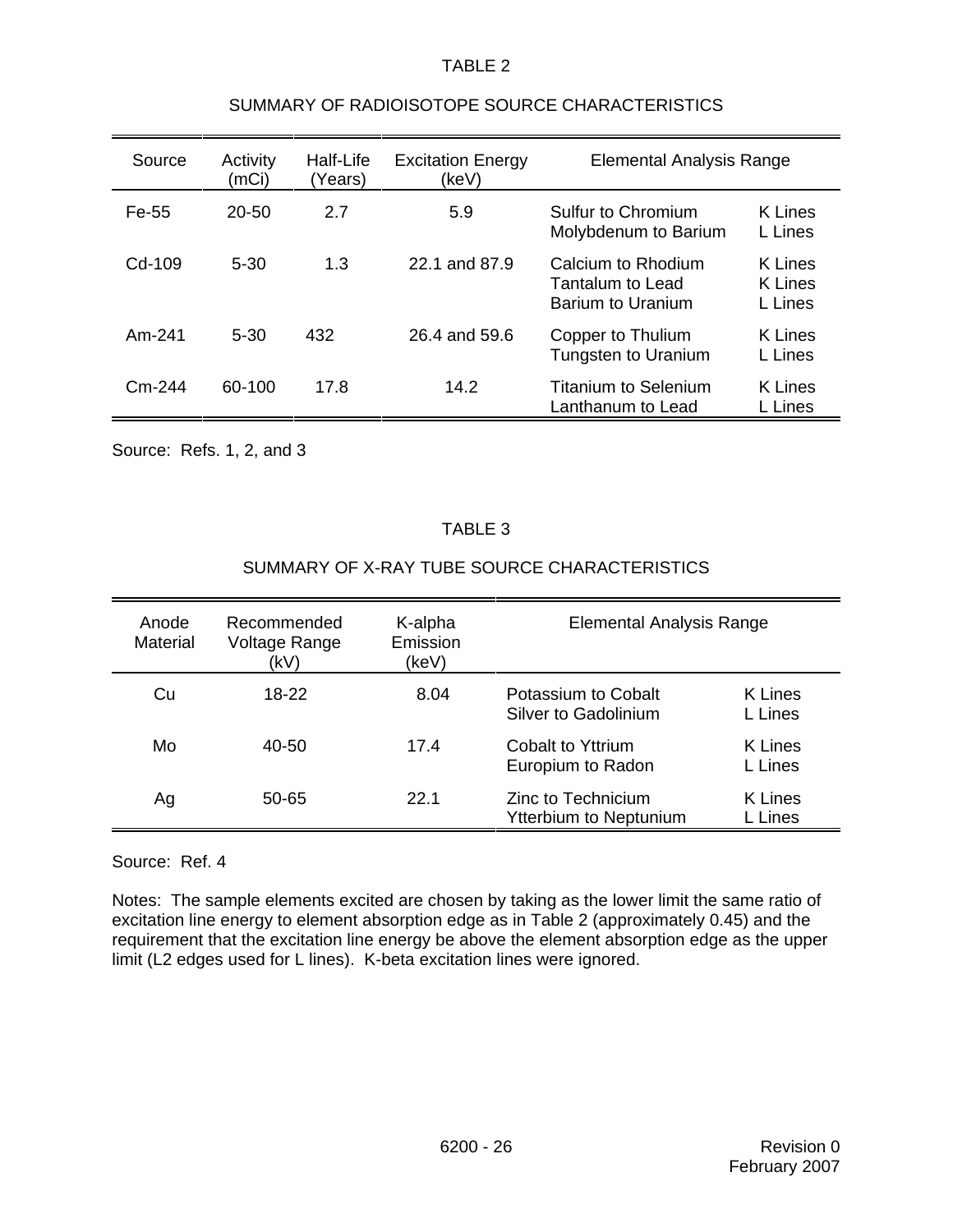| Analyte       | Average Relative Standard Deviation for Each Instrument<br>at 5 to 10 Times the Lower Limit of Detection |                            |                                        |                                              |                                   |                                    |  |  |  |
|---------------|----------------------------------------------------------------------------------------------------------|----------------------------|----------------------------------------|----------------------------------------------|-----------------------------------|------------------------------------|--|--|--|
|               | <b>TN</b><br>9000                                                                                        | <b>TN Lead</b><br>Analyzer | <b>X-MET 920</b><br>(SiLi<br>Detector) | <b>X-MET 920</b><br>(Gas-Filled<br>Detector) | <b>XL</b><br>Spectrum<br>Analyzer | <b>MAP</b><br>Spectrum<br>Analyzer |  |  |  |
| Antimony      | 6.54                                                                                                     | <b>NR</b>                  | <b>NR</b>                              | <b>NR</b>                                    | <b>NR</b>                         | <b>NR</b>                          |  |  |  |
| Arsenic       | 5.33                                                                                                     | 4.11                       | 3.23                                   | 1.91                                         | 12.47                             | 6.68                               |  |  |  |
| <b>Barium</b> | 4.02                                                                                                     | <b>NR</b>                  | 3.31                                   | 5.91                                         | <b>NR</b>                         | <b>NR</b>                          |  |  |  |
| Cadmium       | $29.84^{a}$                                                                                              | <b>NR</b>                  | $24.80^{a}$                            | <b>NR</b>                                    | <b>NR</b>                         | <b>NR</b>                          |  |  |  |
| Calcium       | 2.16                                                                                                     | <b>NR</b>                  | <b>NR</b>                              | <b>NR</b>                                    | <b>NR</b>                         | <b>NR</b>                          |  |  |  |
| Chromium      | 22.25                                                                                                    | 25.78                      | 22.72                                  | 3.91                                         | 30.25                             | <b>NR</b>                          |  |  |  |
| Cobalt        | 33.90                                                                                                    | <b>NR</b>                  | <b>NR</b>                              | <b>NR</b>                                    | <b>NR</b>                         | <b>NR</b>                          |  |  |  |
| Copper        | 7.03                                                                                                     | 9.11                       | 8.49                                   | 9.12                                         | 12.77                             | 14.86                              |  |  |  |
| Iron          | 1.78                                                                                                     | 1.67                       | 1.55                                   | <b>NR</b>                                    | 2.30                              | <b>NR</b>                          |  |  |  |
| Lead          | 6.45                                                                                                     | 5.93                       | 5.05                                   | 7.56                                         | 6.97                              | 12.16                              |  |  |  |
| Manganese     | 27.04                                                                                                    | 24.75                      | <b>NR</b>                              | <b>NR</b>                                    | <b>NR</b>                         | <b>NR</b>                          |  |  |  |
| Molybdenum    | 6.95                                                                                                     | <b>NR</b>                  | <b>NR</b>                              | <b>NR</b>                                    | 12.60                             | <b>NR</b>                          |  |  |  |
| <b>Nickel</b> | $30.85^a$                                                                                                | <b>NR</b>                  | 24.92 <sup>a</sup>                     | $20.92^a$                                    | <b>NA</b>                         | <b>NR</b>                          |  |  |  |
| Potassium     | 3.90                                                                                                     | <b>NR</b>                  | <b>NR</b>                              | <b>NR</b>                                    | <b>NR</b>                         | <b>NR</b>                          |  |  |  |
| Rubidium      | 13.06                                                                                                    | <b>NR</b>                  | <b>NR</b>                              | <b>NR</b>                                    | 32.69 <sup>a</sup>                | <b>NR</b>                          |  |  |  |
| Strontium     | 4.28                                                                                                     | <b>NR</b>                  | <b>NR</b>                              | <b>NR</b>                                    | 8.86                              | <b>NR</b>                          |  |  |  |
| Tin           | $24.32^{a}$                                                                                              | <b>NR</b>                  | <b>NR</b>                              | <b>NR</b>                                    | <b>NR</b>                         | <b>NR</b>                          |  |  |  |
| Titanium      | 4.87                                                                                                     | <b>NR</b>                  | <b>NR</b>                              | <b>NR</b>                                    | <b>NR</b>                         | <b>NR</b>                          |  |  |  |
| Zinc          | 7.27                                                                                                     | 7.48                       | 4.26                                   | 2.28                                         | 10.95                             | 0.83                               |  |  |  |
| Zirconium     | 3.58                                                                                                     | <b>NR</b>                  | <b>NR</b>                              | <b>NR</b>                                    | 6.49                              | <b>NR</b>                          |  |  |  |

### EXAMPLE PRECISION VALUES

These data are provided for guidance purposes only.

Source: Ref. 4

These values are biased high because the concentration of these analytes in the soil samples was near the lower limit of detection for that particular FPXRF instrument.

NR Not reported.

NA Not applicable; analyte was reported but was below the established lower limit detection.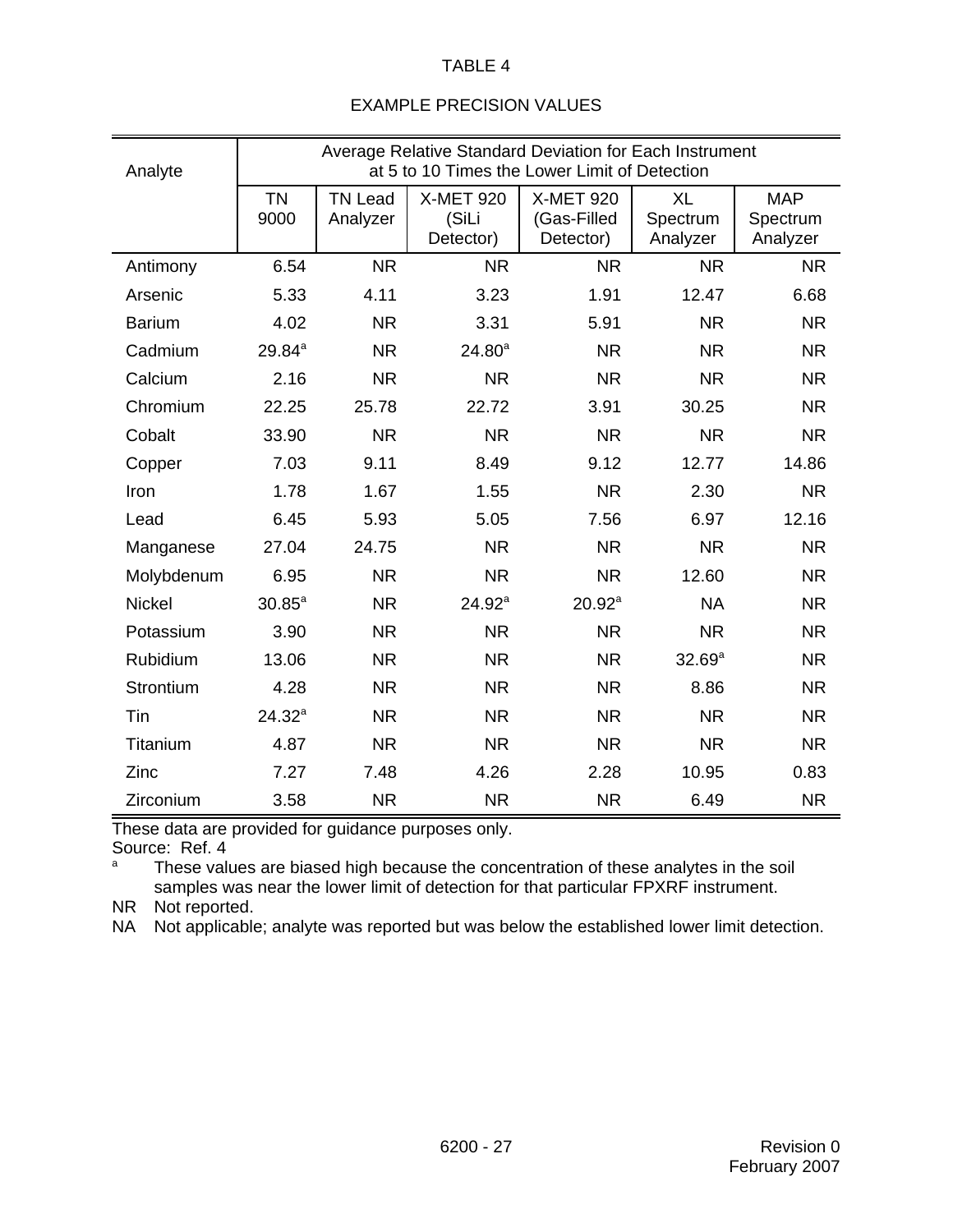|                      | Average Relative Standard Deviation for Each Preparation Method |                                    |                                |  |  |  |  |  |
|----------------------|-----------------------------------------------------------------|------------------------------------|--------------------------------|--|--|--|--|--|
| Analyte              | In Situ-Field                                                   | Intrusive-<br>Undried and Unground | Intrusive-<br>Dried and Ground |  |  |  |  |  |
| Antimony             | 30.1                                                            | 15.0                               | 14.4                           |  |  |  |  |  |
| Arsenic              | 22.5                                                            | 5.36                               | 3.76                           |  |  |  |  |  |
| <b>Barium</b>        | 17.3                                                            | 3.38                               | 2.90                           |  |  |  |  |  |
| Cadmium <sup>a</sup> | 41.2                                                            | 30.8                               | 28.3                           |  |  |  |  |  |
| Calcium              | 17.5                                                            | 1.68                               | 1.24                           |  |  |  |  |  |
| Chromium             | 17.6                                                            | 28.5                               | 21.9                           |  |  |  |  |  |
| Cobalt               | 28.4                                                            | 31.1                               |                                |  |  |  |  |  |
| Copper               | 26.4                                                            | 10.2                               |                                |  |  |  |  |  |
| Iron                 | 10.3                                                            | 1.67                               | 1.57                           |  |  |  |  |  |
| Lead                 | 25.1                                                            | 8.55                               | 6.03                           |  |  |  |  |  |
| Manganese            | 40.5                                                            | 12.3                               | 13.0                           |  |  |  |  |  |
| Mercury              | <b>ND</b>                                                       | <b>ND</b>                          | <b>ND</b>                      |  |  |  |  |  |
| Molybdenum           | 21.6                                                            | 20.1                               | 19.2                           |  |  |  |  |  |
| Nickel <sup>a</sup>  | 29.8                                                            | 20.4                               | 18.2                           |  |  |  |  |  |
| Potassium            | 18.6                                                            | 3.04                               | 2.57                           |  |  |  |  |  |
| Rubidium             | 29.8                                                            | 16.2                               | 18.9                           |  |  |  |  |  |
| Selenium             | <b>ND</b>                                                       | 20.2                               | 19.5                           |  |  |  |  |  |
| Silver <sup>a</sup>  | 31.9                                                            | 31.0                               | 29.2                           |  |  |  |  |  |
| Strontium            | 15.2                                                            | 3.38                               | 3.98                           |  |  |  |  |  |
| Thallium             | 39.0                                                            | 16.0                               | 19.5                           |  |  |  |  |  |
| Thorium              | <b>NR</b>                                                       | N <sub>R</sub>                     | <b>NR</b>                      |  |  |  |  |  |
| Tin                  | <b>ND</b>                                                       | 14.1                               | 15.3                           |  |  |  |  |  |
| Titanium             | 13.3                                                            | 4.15                               | 3.74                           |  |  |  |  |  |
| Vanadium             | <b>NR</b>                                                       | <b>NR</b>                          | <b>NR</b>                      |  |  |  |  |  |
| Zinc                 | 26.6                                                            | 13.3                               | 11.1                           |  |  |  |  |  |
| Zirconium            | 20.2                                                            | 5.63                               | 5.18                           |  |  |  |  |  |

# EXAMPLES OF PRECISION AS AFFECTED BY SAMPLE PREPARATION

These data are provided for guidance purposes only.

Source:  $\text{Ref. 4}$ 

<sup>a</sup> These values may be biased high because the concentration of these analytes in the soil samples was near the lower limit of detection.

ND Not detected.

NR Not reported.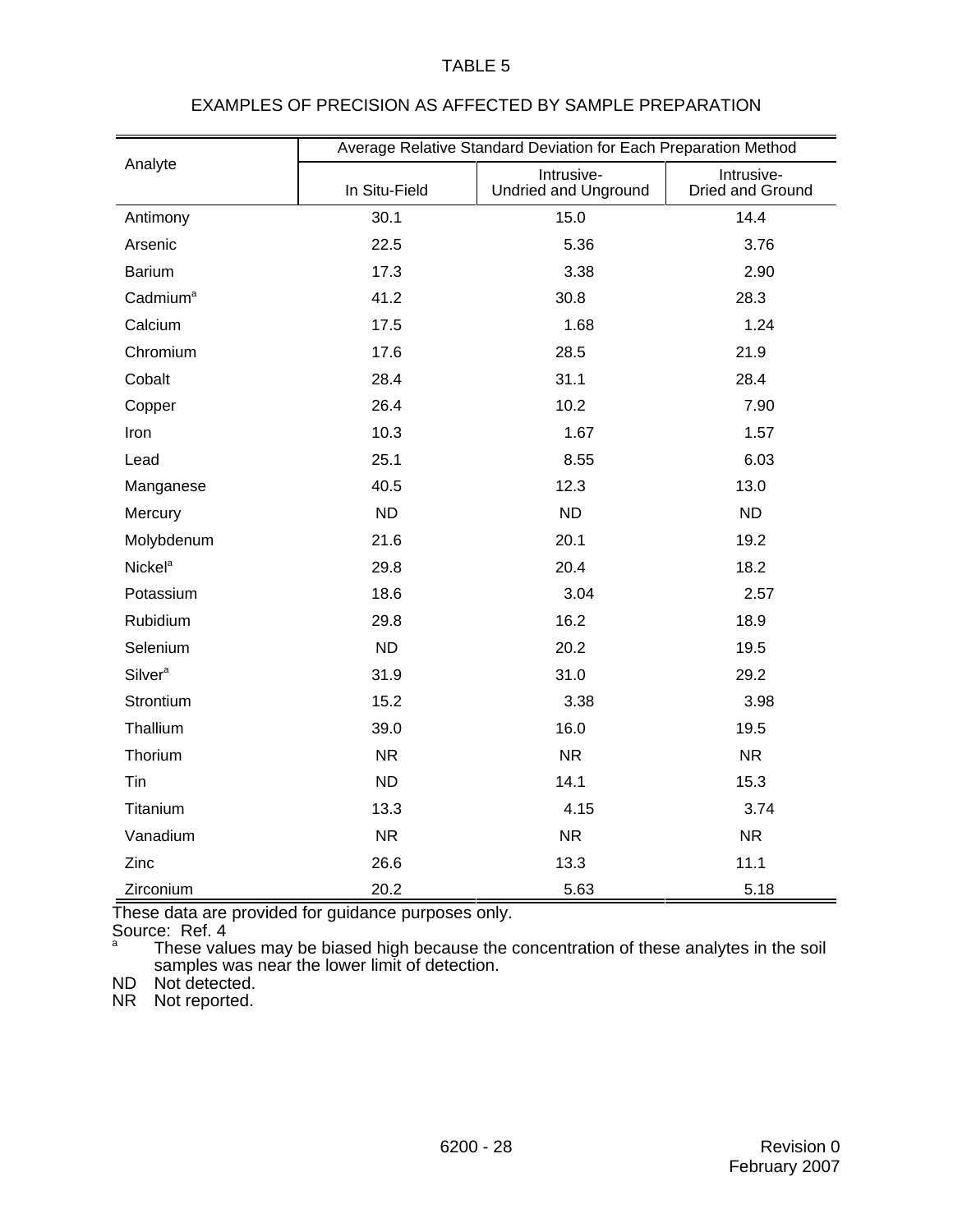# EXAMPLE ACCURACY VALUES

|            |                | Instrument            |                |           |    |                                               |                               |                          |                          |                       |                          |                          |                      |                       |                      |           |
|------------|----------------|-----------------------|----------------|-----------|----|-----------------------------------------------|-------------------------------|--------------------------|--------------------------|-----------------------|--------------------------|--------------------------|----------------------|-----------------------|----------------------|-----------|
|            |                | TN 9000               |                |           |    | X-MET 920 (SiLi Detector)<br>TN Lead Analyzer |                               |                          |                          |                       |                          |                          | XL Spectrum Analyzer |                       |                      |           |
| Analyte    | n              | Range<br>0f<br>% Rec. | Mean<br>% Rec. | <b>SD</b> | n  | Range<br>0f<br>% Rec.                         | Mean<br>$\frac{0}{0}$<br>Rec. | <b>SD</b>                | n                        | Range<br>0f<br>% Rec. | Mean<br>$\%$<br>Rec      | <b>SD</b>                | n.                   | Range<br>0f<br>% Rec. | Mean<br>$\%$<br>Rec. | <b>SD</b> |
| Sb         | $\overline{2}$ | 100-149               | 124.3          | <b>NA</b> | -- | ۰.                                            | $\overline{\phantom{a}}$      | $\overline{\phantom{a}}$ | $\qquad \qquad -$        | --                    | $\overline{\phantom{m}}$ | $\sim$                   | $\sim$               | $-$                   | $\sim$               | --        |
| As         | 5              | 68-115                | 92.8           | 17.3      | 5  | 44-105                                        | 83.4                          | 23.2                     | 4                        | 9.7-91                | 47.7                     | 39.7                     | 5                    | 38-535                | 189.8                | 206       |
| Ba         | 9              | 98-198                | 135.3          | 36.9      | ۰. | --                                            | --                            | $\overline{\phantom{a}}$ | 9                        | 18-848                | 168.2                    | 262                      | --                   | --                    | $\sim$               | --        |
| Cd         | $\overline{2}$ | 99-129                | 114.3          | <b>NA</b> | -- | --                                            | $-$                           | --                       | 6                        | 81-202                | 110.5                    | 45.7                     | $-1$                 | $- -$                 | --                   |           |
| Cr         | $\overline{2}$ | 99-178                | 138.4          | <b>NA</b> | -- | $\overline{\phantom{a}}$                      | $\sim$ $\sim$                 | $\overline{\phantom{a}}$ | $\overline{7}$           | 22-273                | 143.1                    | 93.8                     | 3                    | 98-625                | 279.2                | 300       |
| Cu         | 8              | 61-140                | 95.0           | 28.8      | 6  | 38-107                                        | 79.1                          | 27.0                     | 11                       | 10-210                | 111.8                    | 72.1                     | 8                    | 95-480                | 203.0                | 147       |
| Fe         | 6              | 78-155                | 103.7          | 26.1      | 6  | 89-159                                        | 102.3                         | 28.6                     | 6                        | 48-94                 | 80.4                     | 16.2                     | 6                    | 26-187                | 108.6                | 52.9      |
| Pb         | 11             | 66-138                | 98.9           | 19.2      | 11 | 68-131                                        | 97.4                          | 18.4                     | 12                       | 23-94                 | 72.7                     | 20.9                     | 13                   | 80-234                | 107.3                | 39.9      |
| Mn         | 4              | 81-104                | 93.1           | 9.70      | 3  | 92-152                                        | 113.1                         | 33.8                     | $\overline{\phantom{a}}$ | --                    | $-1$                     | $\overline{\phantom{a}}$ | $-1$                 | --                    | $\sim$               | --        |
| Ni         | 3              | 99-122                | 109.8          | 12.0      | -- | $\overline{\phantom{a}}$                      | $\sim$ $\sim$                 | $\sim$ $\sim$            | --                       | --                    | --                       | $\sim$                   | 3                    | 57-123                | 87.5                 | 33.5      |
| Sr         | 8              | 110-178               | 132.6          | 23.8      | -- | $\overline{\phantom{a}}$                      | $\sim$                        | --                       | --                       | --                    | --                       | $\sim$ $\sim$            | 7                    | 86-209                | 125.1                | 39.5      |
| $\vert$ Zn | 11             | 41-130                | 94.3           | 24.0      | 10 | 81-133                                        | 100.0                         | 19.7                     | 12 <sup>7</sup>          | 46-181                | 106.6                    | 34.7                     | 11                   | 31-199                | 94.6                 | 42.5      |

Source: Ref. 4. These data are provided for guidance purposes only.

n: Number of samples that contained a certified value for the analyte and produced a detectable concentration from the FPXRF instrument.

SD: Standard deviation; NA: Not applicable; only two data points, therefore, a SD was not calculated.

%Rec.: Percent recovery.

--No data.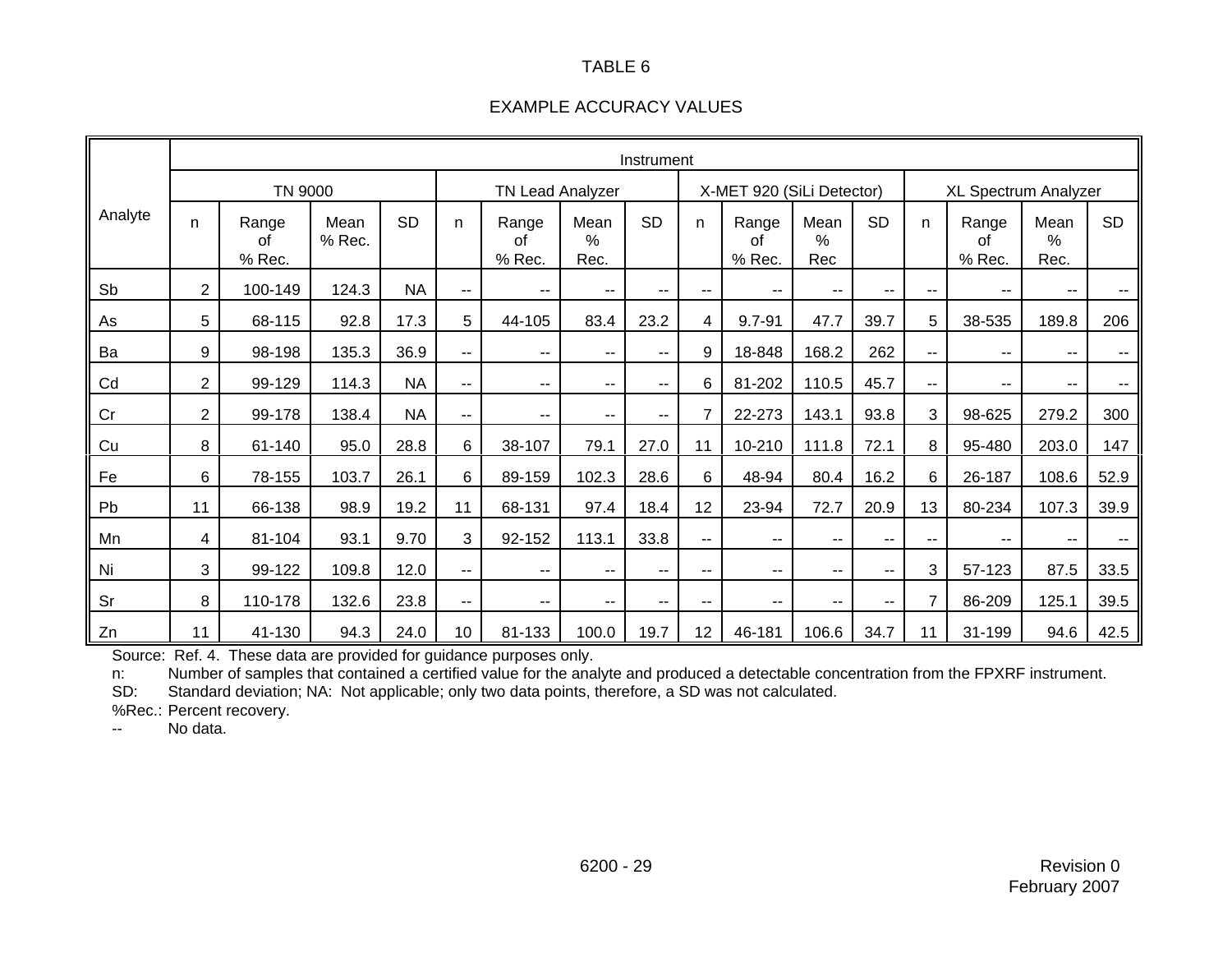# EXAMPLE ACCURACY FOR TN 9000<sup>a</sup>

| Standard              |                          | Arsenic                  |                   |                | <b>Barium</b>  |           |                | Copper         |           |                | Lead           |           | Zinc           |                |           |
|-----------------------|--------------------------|--------------------------|-------------------|----------------|----------------|-----------|----------------|----------------|-----------|----------------|----------------|-----------|----------------|----------------|-----------|
| Reference<br>Material | Cert.<br>Conc.           | Meas.<br>Conc.           | %Rec.             | Cert.<br>Conc. | Meas.<br>Conc. | %Rec.     | Cert.<br>Conc. | Meas.<br>Conc. | %Rec.     | Cert.<br>Conc. | Meas.<br>Conc. | %Rec.     | Cert.<br>Conc. | Meas.<br>Conc. | %Rec.     |
| RTC CRM-021           | 24.8                     | <b>ND</b>                | NA.               | 586            | 1135           | 193.5     | 4792           | 2908           | 60.7      | 144742         | 149947         | 103.6     | 546            | 224            | 40.9      |
| RTC CRM-020           | 397                      | 429                      | 92.5              | 22.3           | <b>ND</b>      | <b>NA</b> | 753            | 583            | 77.4      | 5195           | 3444           | 66.3      | 3022           | 3916           | 129.6     |
| <b>BCR CRM 143R</b>   | $\overline{\phantom{m}}$ | $\overline{\phantom{m}}$ | $- -$             | --             | $- -$          | --        | 131            | 105            | 80.5      | 180            | 206            | 114.8     | 1055           | 1043           | 99.0      |
| BCR CRM 141           | --                       | --                       | --                | --             |                | ۰.        | 32.6           | <b>ND</b>      | <b>NA</b> | 29.4           | <b>ND</b>      | <b>NA</b> | 81.3           | <b>ND</b>      | <b>NA</b> |
| <b>USGS GXR-2</b>     | 25.0                     | ND.                      | <b>NA</b>         | 2240           | 2946           | 131.5     | 76.0           | 106            | 140.2     | 690            | 742            | 107.6     | 530            | 596            | 112.4     |
| <b>USGS GXR-6</b>     | 330                      | 294                      | 88.9              | 1300           | 2581           | 198.5     | 66.0           | <b>ND</b>      | <b>NA</b> | 101            | 80.9           | 80.1      | 118            | <b>ND</b>      | NA        |
| <b>NIST 2711</b>      | 105                      | 104                      | 99.3              | 726            | 801            | 110.3     | 114            | <b>ND</b>      | <b>NA</b> | 1162           | 1172           | 100.9     | 350            | 333            | 94.9      |
| <b>NIST 2710</b>      | 626                      | 722                      | 115.4             | 707            | 782            | 110.6     | 2950           | 2834           | 96.1      | 5532           | 5420           | 98.0      | 6952           | 6476           | 93.2      |
| <b>NIST 2709</b>      | 17.7                     | <b>ND</b>                | <b>NA</b>         | 968            | 950            | 98.1      | 34.6           | <b>ND</b>      | <b>NA</b> | 18.9           | <b>ND</b>      | <b>NA</b> | 106            | 98.5           | 93.0      |
| <b>NIST 2704</b>      | 23.4                     | <b>ND</b>                | <b>NA</b>         | 414            | 443            | 107.0     | 98.6           | 105            | 106.2     | 161            | 167            | 103.5     | 438            | 427            | 97.4      |
| <b>CNRC PACS-1</b>    | 211                      | 143                      | 67.7              | $- -$          | 772            | <b>NA</b> | 452            | 302            | 66.9      | 404            | 332            | 82.3      | 824            | 611            | 74.2      |
| SARM-51               | $\qquad \qquad -$        | $\overline{\phantom{m}}$ | $\sim$ $\sim$     | 335            | 466            | 139.1     | 268            | 373            | 139.2     | 5200           | 7199           | 138.4     | 2200           | 2676           | 121.6     |
| SARM-52               | $\overline{\phantom{m}}$ | --                       | $\qquad \qquad -$ | 410            | 527            | 128.5     | 219            | 193            | 88.1      | 1200           | 1107           | 92.2      | 264            | 215            | 81.4      |

Source: Ref. 4. These data are provided for guidance purposes only.

<sup>a</sup> All concentrations in milligrams per kilogram.

%Rec.: Percent recovery; ND: Not detected; NA: Not applicable.

--No data.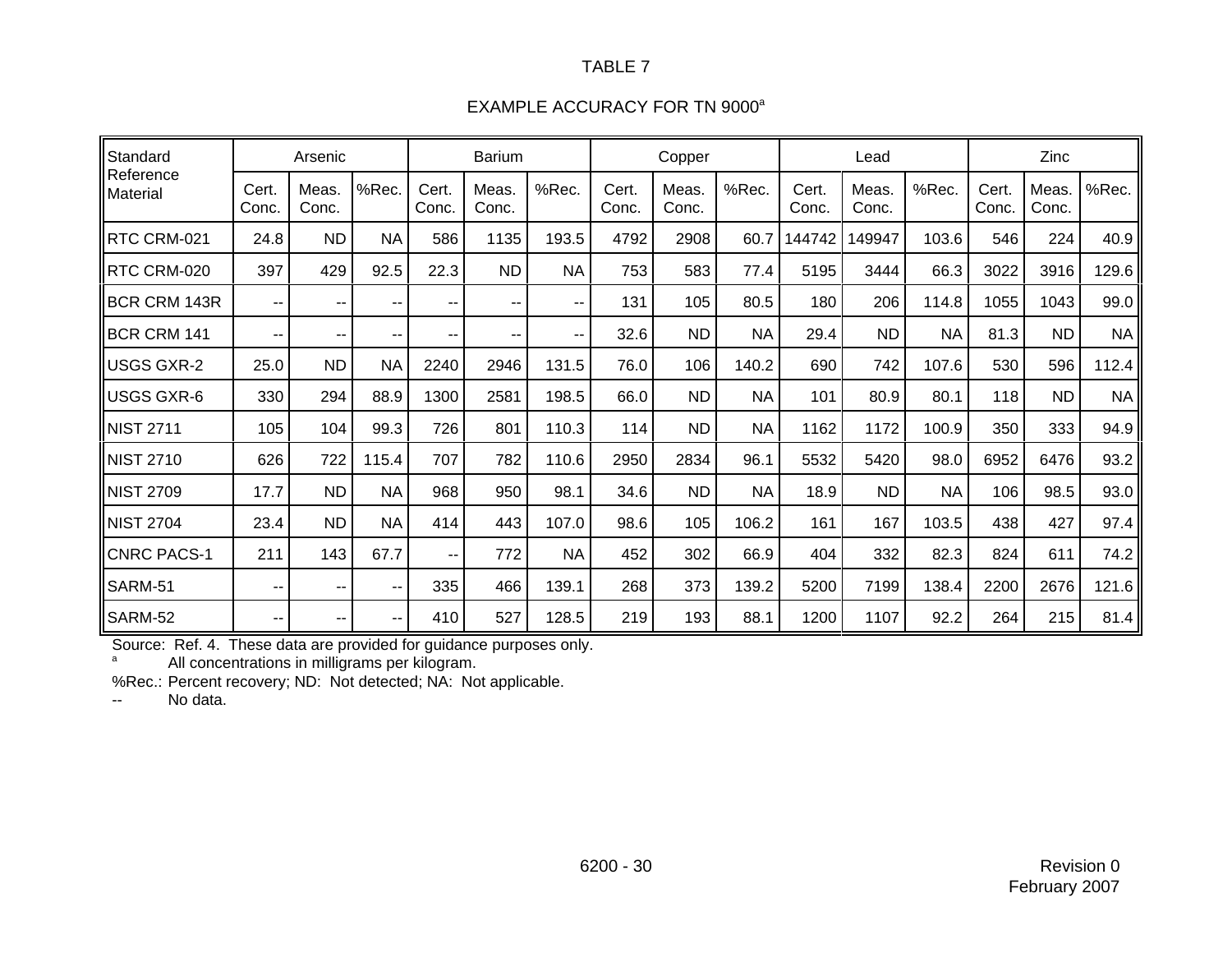| EXAMPLE REGRESSION PARAMETERS FOR COMPARABILITY <sup>1</sup> |
|--------------------------------------------------------------|
|--------------------------------------------------------------|

|                   | <b>Arsenic</b> |       |      |       | <b>Barium</b> |       |             |       | Copper                   |       |          |       |
|-------------------|----------------|-------|------|-------|---------------|-------|-------------|-------|--------------------------|-------|----------|-------|
|                   | n              | $r^2$ | Int. | Slope | n             | $r^2$ | Int.        | Slope | n.                       | $r^2$ | Int.     | Slope |
| All Data          | 824            | 0.94  | 1.62 | 0.94  | 1255          | 0.71  | 60.3        | 0.54  | 984                      | 0.93  | 2.19     | 0.93  |
| Soil 1            | 368            | 0.96  | 1.41 | 0.95  | 393           | 0.05  | 42.6        | 0.11  | 385                      | 0.94  | 1.26     | 0.99  |
| Soil 2            | 453            | 0.94  | 1.51 | 0.96  | 462           | 0.56  | 30.2        | 0.66  | 463                      | 0.92  | 2.09     | 0.95  |
| Soil 3            | —              |       | —    |       | 400           | 0.85  | 44.7        | 0.59  | 136                      | 0.46  | 16.60    | 0.57  |
| Prep 1            | 207            | 0.87  | 2.69 | 0.85  | 312           | 0.64  | 53.7        | 0.55  | 256                      | 0.87  | 3.89     | 0.87  |
| Prep 2            | 208            | 0.97  | 1.38 | 0.95  | 315           | 0.67  | 64.6        | 0.52  | 246                      | 0.96  | 2.04     | 0.93  |
| Prep 3            | 204            | 0.96  | 1.20 | 0.99  | 315           | 0.78  | 64.6        | 0.53  | 236                      | 0.97  | 1.45     | 0.99  |
| Prep 4            | 205            | 0.96  | 1.45 | 0.98  | 313           | 0.81  | 58.9        | 0.55  | 246                      | 0.96  | 1.99     | 0.96  |
|                   |                |       |      |       |               |       |             |       |                          |       |          |       |
|                   |                |       | Lead |       |               |       | <b>Zinc</b> |       |                          |       | Chromium |       |
|                   | n              | $r^2$ | Int. | Slope | n             | $r^2$ | Int.        | Slope | n.                       | $r^2$ | Int.     | Slope |
| All Data          | 1205           | 0.92  | 1.66 | 0.95  | 1103          | 0.89  | 1.86        | 0.95  | 280                      | 0.70  | 64.6     | 0.42  |
| Soil 1            | 357            | 0.94  | 1.41 | 0.96  | 329           | 0.93  | 1.78        | 0.93  | $\overline{\phantom{0}}$ |       |          |       |
| Soil <sub>2</sub> | 451            | 0.93  | 1.62 | 0.97  | 423           | 0.85  | 2.57        | 0.90  | —                        |       |          |       |
| Soil 3            | 397            | 0.90  | 2.40 | 0.90  | 351           | 0.90  | 1.70        | 0.98  | 186                      | 0.66  | 38.9     | 0.50  |
| Prep 1            | 305            | 0.80  | 2.88 | 0.86  | 286           | 0.79  | 3.16        | 0.87  | 105                      | 0.80  | 66.1     | 0.43  |
| Prep 2            | 298            | 0.97  | 1.41 | 0.96  | 272           | 0.95  | 1.86        | 0.93  | 77                       | 0.51  | 81.3     | 0.36  |
| Prep 3            | 302            | 0.98  | 1.26 | 0.99  | 274           | 0.93  | 1.32        | 1.00  | 49                       | 0.73  | 53.7     | 0.45  |

Source: Ref. 4. These data are provided for guidance purposes only.<br>1 l.es.transfermed.date

 $^{\text{\tiny{\textsf{1}}} \text{\color{black}}$  Log-transformed data

n: Number of data points; r<sup>2</sup>: Coefficient of determination; Int.: Y-intercept

—No applicable data